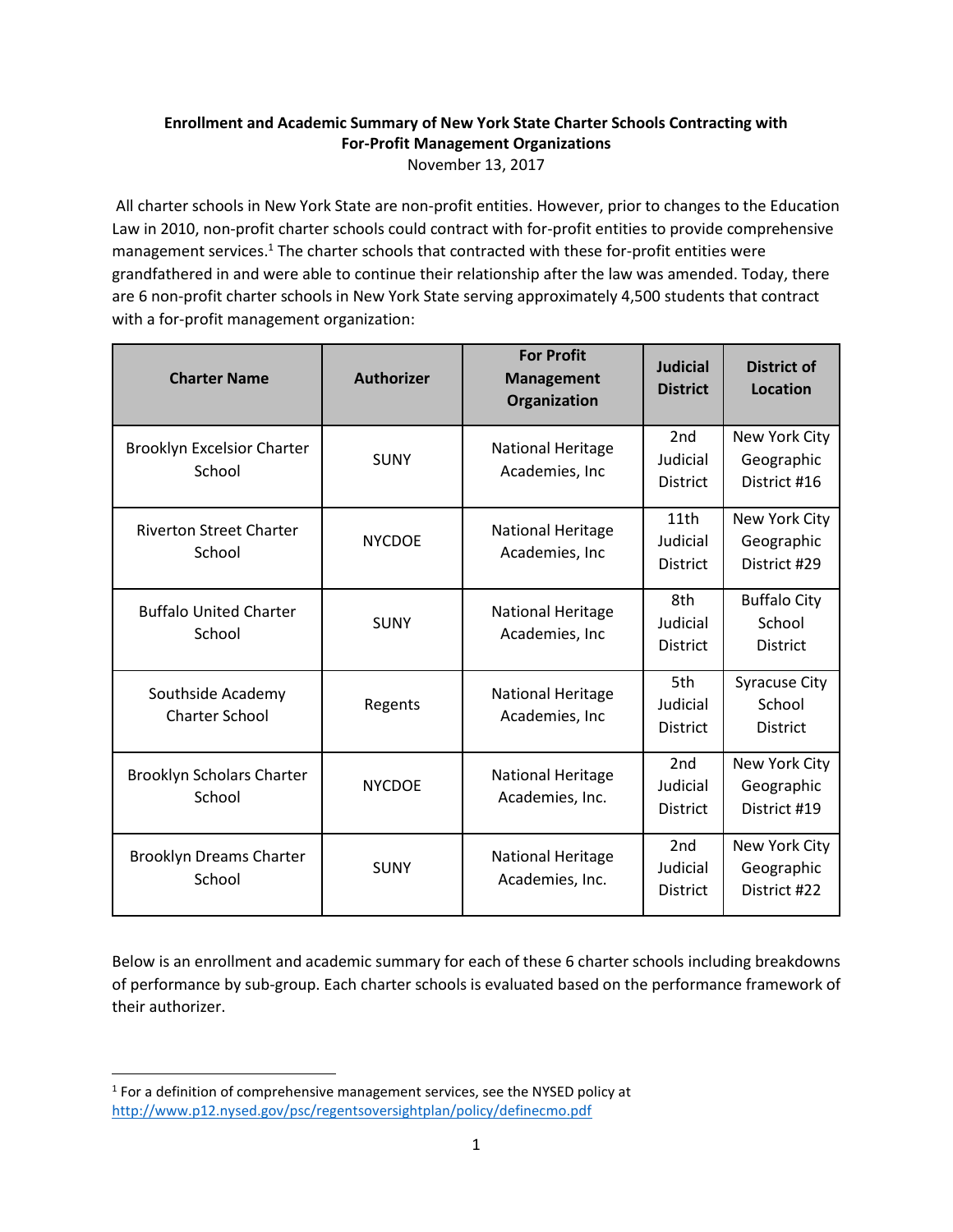**Group Charter School Data Summaries**



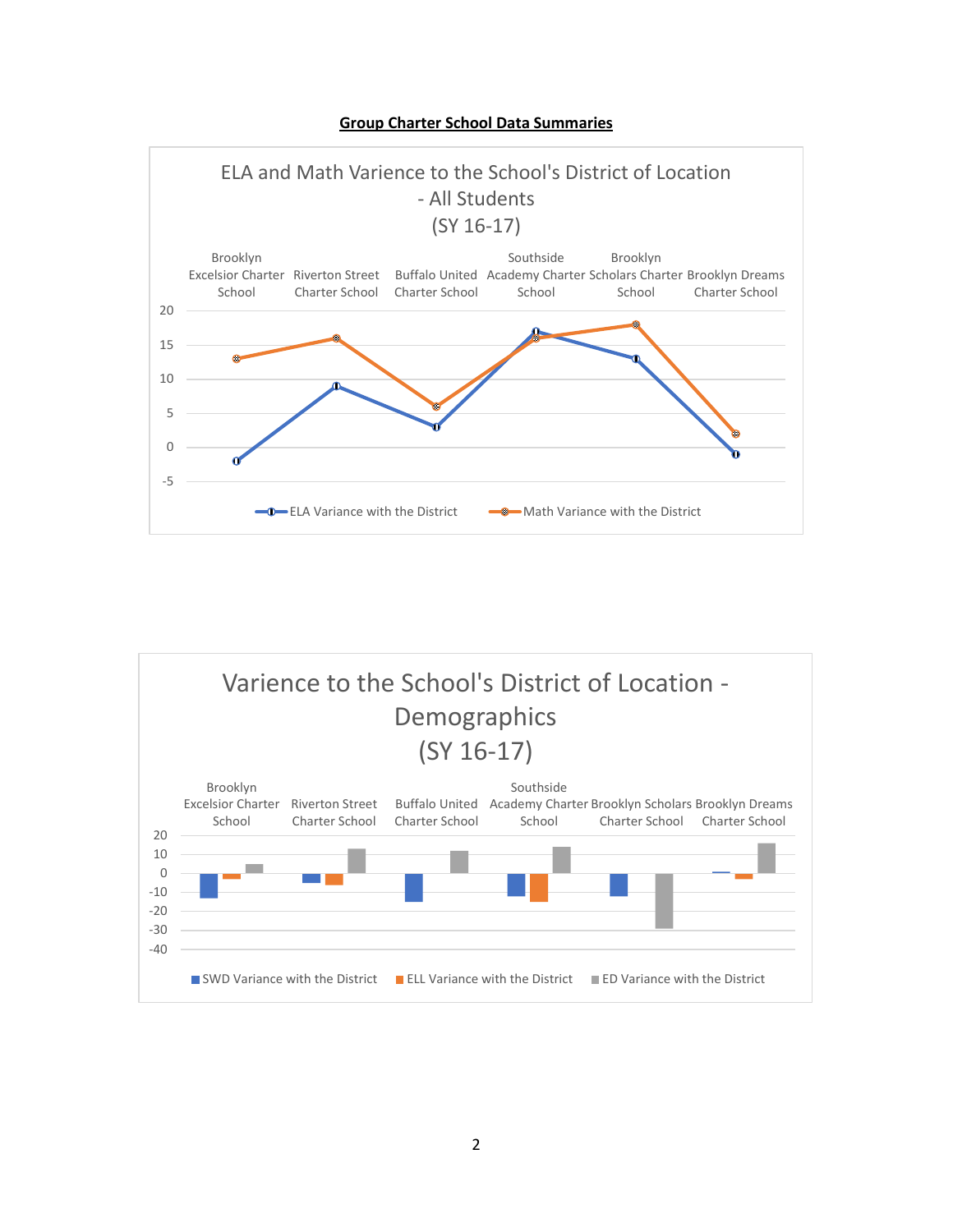## **Individual Charter School Summaries**

| <b>Name of Charter School</b>                                    | <b>Brooklyn Excelsior Charter School</b>                                                                        |
|------------------------------------------------------------------|-----------------------------------------------------------------------------------------------------------------|
| <b>Board Chair</b>                                               | Corey Martin                                                                                                    |
| <b>District of Location</b>                                      | New York City Geographic District #16                                                                           |
| <b>Opening Date</b>                                              | 09/01/2003                                                                                                      |
| <b>Charter Terms</b>                                             | Initial Charter Term: 03/19/2002 to<br>03/18/2007<br>First Renewal: Full/Short Term<br>03/19/2007 to 07/31/2008 |
| <b>Authorized Grades/Maximum Authorized</b><br><b>Enrollment</b> | K-8/729                                                                                                         |
| <b>Management Company</b>                                        | National Heritage Academies, Inc                                                                                |
| <b>Educational Partners</b>                                      | N/A                                                                                                             |
| <b>Facilities</b>                                                | 856 Quincy Street, Brooklyn, NY 11221                                                                           |

|                                            | Year 1       | Year 2<br>Year 3 |              | Year 4         | Year 5         |
|--------------------------------------------|--------------|------------------|--------------|----------------|----------------|
|                                            | 2013 to 2014 | 2014 to 2015     | 2015 to 2016 | 2016 to 2017   | 2017 to 2018   |
| Grade<br>Configuration                     | Grades K - 8 | Grades K - 8     | Grades K-8   | Grades $K - 8$ | Grades $K - 8$ |
| <b>Total Approved</b><br><b>Enrollment</b> | 729          | 729              | 729          | 729            | 729            |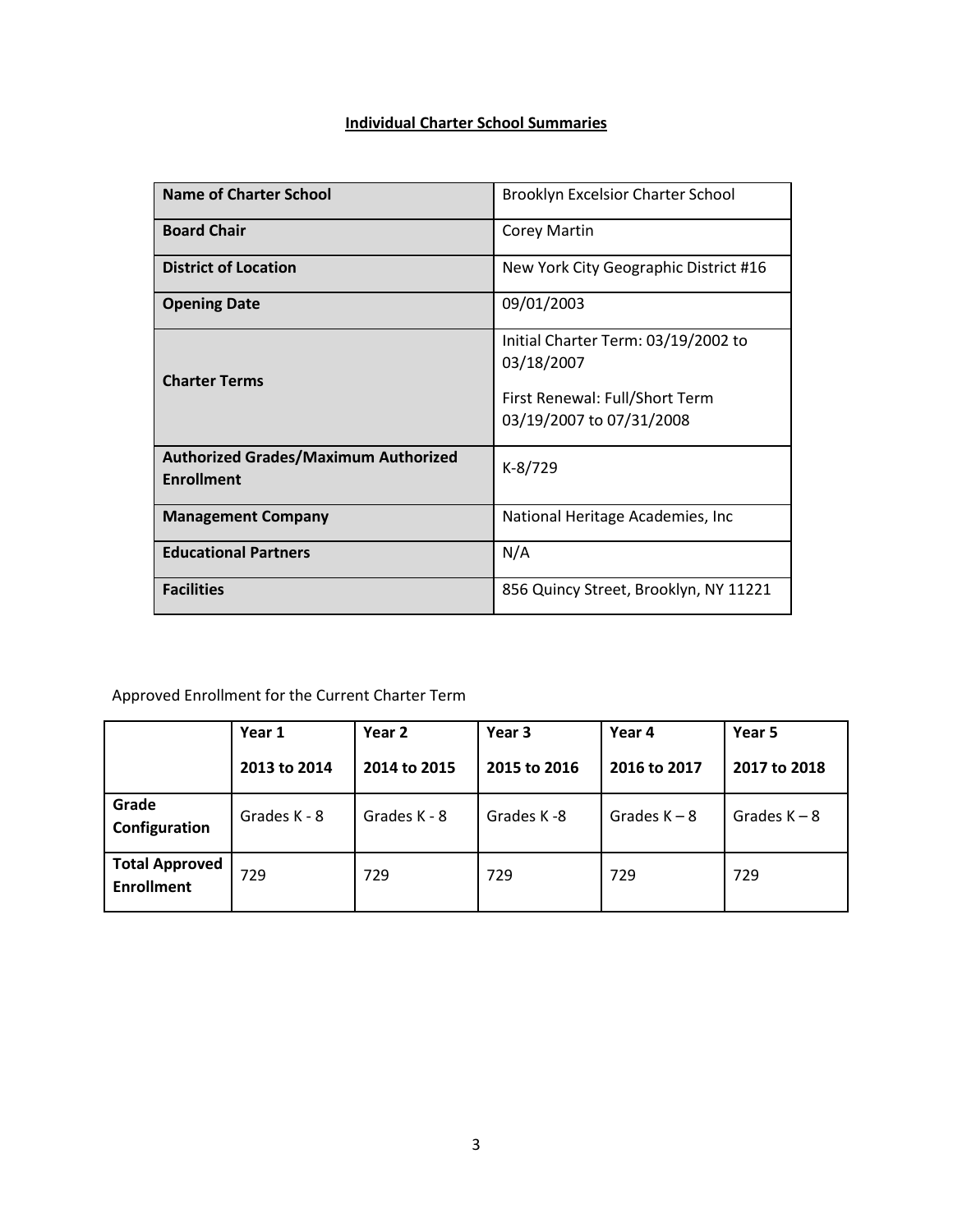|                 | <b>ELA</b>                 |                                |                                                                      |     |                 | Math                       |                                |                                                                          |            |                 |
|-----------------|----------------------------|--------------------------------|----------------------------------------------------------------------|-----|-----------------|----------------------------|--------------------------------|--------------------------------------------------------------------------|------------|-----------------|
| All<br>Students | უ<br>Excelsior<br>Brooklyn | NYC Geographic<br>District #16 | <b>NYC</b><br>$\mathbf{c}$<br>Geographic<br>District #16<br>Variance | NYS | Variance to NYS | უ<br>Excelsior<br>Brooklyn | NYC Geographic<br>District #16 | <b>NYC</b><br>$\mathbf{c}$<br>Geographic<br>#16<br>Variance<br>District: | <b>NYS</b> | Variance to NYS |
| 2014-2015       | 16%                        | 17%                            | $-1%$                                                                | 31% | $-15%$          | 19%                        | 16%                            | 3%                                                                       | 38%        | $-19%$          |
| 2015-2016       | 26%                        | 25%                            | 1%                                                                   | 38% | $-12%$          | 27%                        | 21%                            | 6%                                                                       | 39%        | $-12%$          |
| 2016-2017       | 33%                        | 25%                            | 8%                                                                   | 40% | $-7%$           | 33%                        | 20%                            | 13%                                                                      | 40%        | $-7%$           |

Table 2: Elementary/Middle School Assessment Proficiency Outcomes by Subgroup –

Students with Disabilities: *School, District & NYS Level Aggregates*

|                                                | <b>ELA</b>                      |                                          |                                                  |            |                 | Math                            |                                |                                                                        |            |                 |
|------------------------------------------------|---------------------------------|------------------------------------------|--------------------------------------------------|------------|-----------------|---------------------------------|--------------------------------|------------------------------------------------------------------------|------------|-----------------|
| <b>Students</b><br>with<br><b>Disabilities</b> | უ<br>ე<br>Excelsior<br>Brooklyn | Geographic<br>District #16<br><b>NYC</b> | to NYC<br>Geographic<br>District #16<br>Variance | <b>NYS</b> | Variance to NYS | უ<br>ე<br>Excelsior<br>Brooklyn | NYC Geographic<br>District #16 | <b>NYC</b><br>$\overline{c}$<br>Geographic<br>District #16<br>Variance | <b>SAN</b> | Variance to NYS |
| 2014-2015                                      | 2%                              | 4%                                       | $-2%$                                            | 6%         | $-4%$           | 1%                              | 7%                             | $-6%$                                                                  | 11%        | $-10%$          |
| 2015-2016                                      | 6%                              | 6%                                       | 0%                                               | 8%         | $-2%$           | 4%                              | 7%                             | $-3%$                                                                  | 11%        | $-7%$           |
| 2016-2017                                      | 6%                              | 8%                                       | $-2%$                                            | 9%         | $-3%$           | 9%                              | 8%                             | 1%                                                                     | 11%        | $-2%$           |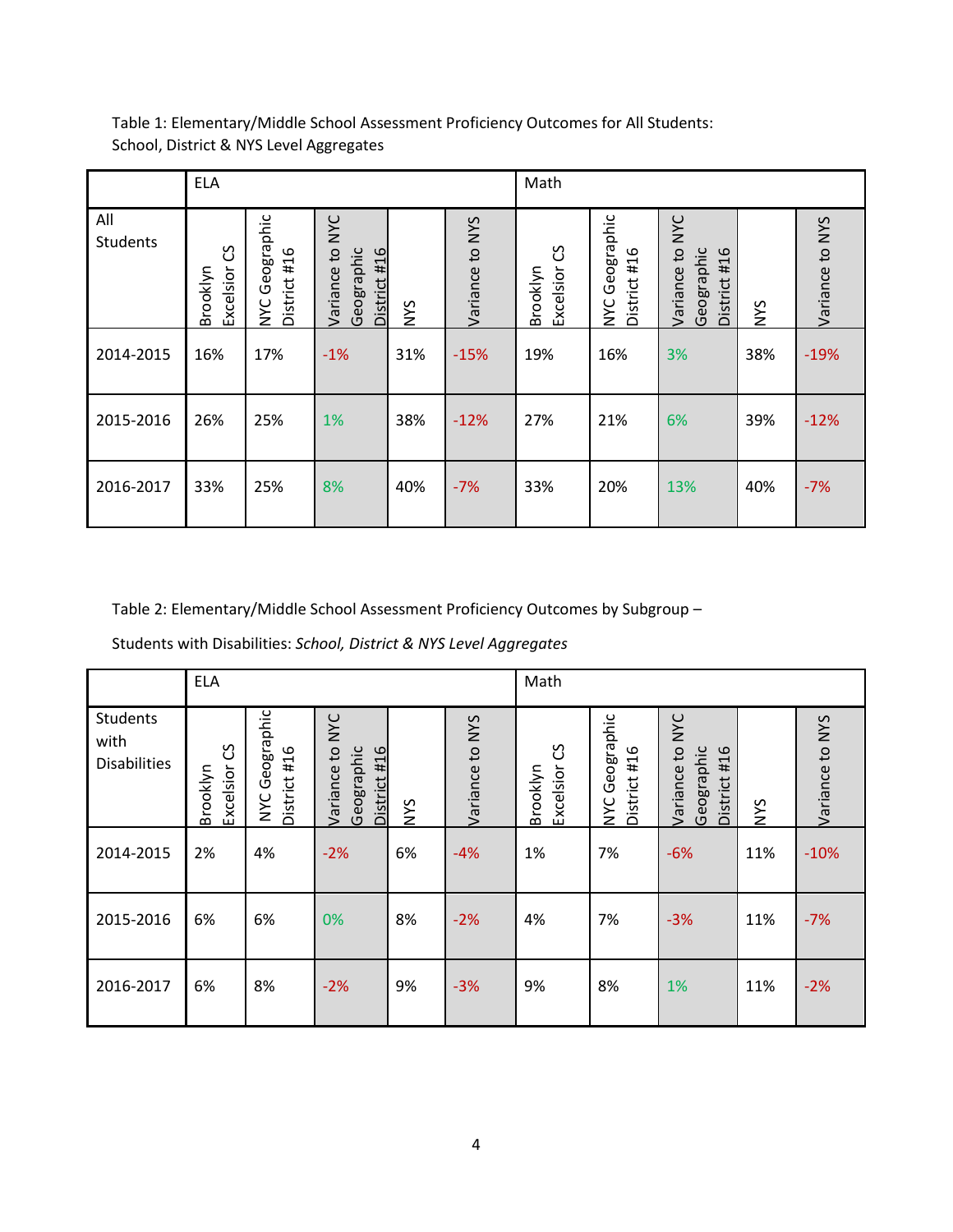|                                 | <b>ELA</b>                      |                                          |                                                                      |            |                 | Math                            |                                |                                                                        |            |                 |
|---------------------------------|---------------------------------|------------------------------------------|----------------------------------------------------------------------|------------|-----------------|---------------------------------|--------------------------------|------------------------------------------------------------------------|------------|-----------------|
| English<br>Language<br>Learners | უ<br>ე<br>Excelsior<br>Brooklyn | Geographic<br>District #16<br><b>NYC</b> | <b>NYC</b><br>$\mathbf{c}$<br>Geographic<br>District #16<br>Variance | <b>NYS</b> | Variance to NYS | უ<br>ე<br>Excelsior<br>Brooklyn | NYC Geographic<br>District #16 | <b>NYC</b><br>$\overline{c}$<br>Geographic<br>District #16<br>Variance | <b>NYS</b> | Variance to NYS |
| 2014-2015                       |                                 | 2%                                       |                                                                      | 4%         |                 | 0%                              | 9%                             | $-9%$                                                                  | 13%        | $-13%$          |
| 2015-2016                       | 0%                              | 5%                                       | $-5%$                                                                | 4%         | $-4%$           | 0%                              | 8%                             | $-8%$                                                                  | 12%        | $-12%$          |
| 2016-2017                       | 0%                              | 4%                                       | $-4%$                                                                | 5%         | $-5%$           | 1%                              | 9%                             | $-8%$                                                                  | 13%        | $-12%$          |

English Language Learners: *School, District & NYS Level Aggregates*

Table 4: Elementary/Middle School Assessment Proficiency Outcomes by Subgroup –

|                               | <b>ELA</b>                      |                                          |                                                          |            |                 | Math                       |                                   |                                                         |            |                 |
|-------------------------------|---------------------------------|------------------------------------------|----------------------------------------------------------|------------|-----------------|----------------------------|-----------------------------------|---------------------------------------------------------|------------|-----------------|
| Economically<br>Disadvantaged | უ<br>ე<br>Excelsior<br>Brooklyn | Geographic<br>District #16<br><b>NYC</b> | Variance to NYC<br>Geographic<br><b>JT#</b><br>District: | <b>SAN</b> | Variance to NYS | უ<br>Excelsior<br>Brooklyn | Geographic<br>District #16<br>NYC | Variance to NYC<br>Geographic<br>#16<br><b>District</b> | <b>NYS</b> | Variance to NYS |
| 2014-2015                     | 14%                             | 16%                                      | $-2%$                                                    | 21%        | $-7%$           | 18%                        | 16%                               | 2%                                                      | 27%        | $-9%$           |
| 2015-2016                     | 26%                             | 23%                                      | 3%                                                       | 27%        | $-1%$           | 27%                        | 19%                               | 8%                                                      | 28%        | $-1%$           |
| 2016-2017                     | 29%                             | 24%                                      | 5%                                                       | 29%        | 0%              | 32%                        | 18%                               | 14%                                                     | 29%        | 3%              |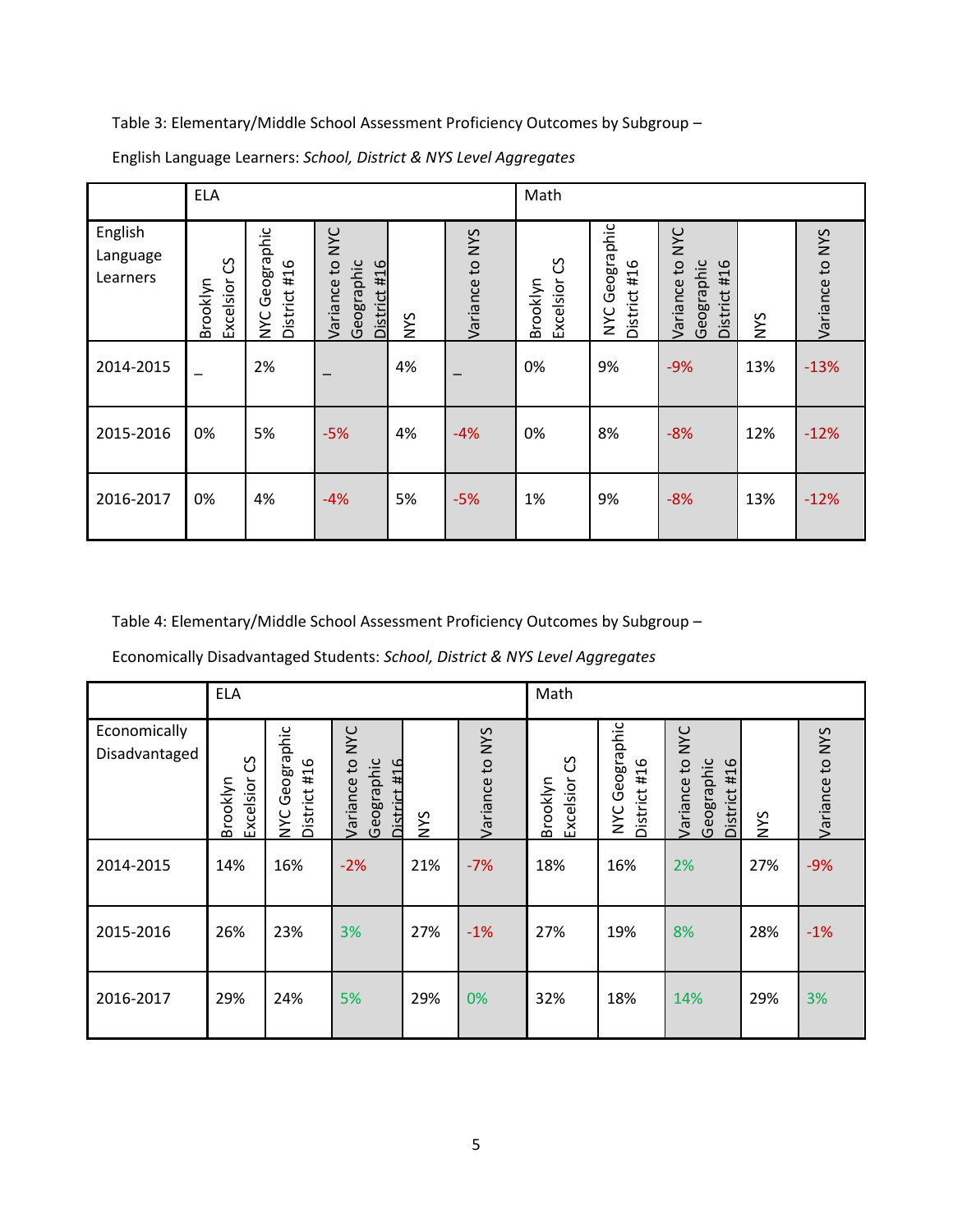|                                      | 2015-2016                |                                |          |
|--------------------------------------|--------------------------|--------------------------------|----------|
|                                      | Brooklyn<br>Excelsior CS | NYC Geographic<br>District #16 | Variance |
| Students with<br><b>Disabilities</b> | 15%                      | 28%                            | $-13%$   |
| English Language<br>Learners         | 2%                       | 5%                             | $-3%$    |
| Economically<br>Disadvantaged        | 87%                      | 82%                            | 5%       |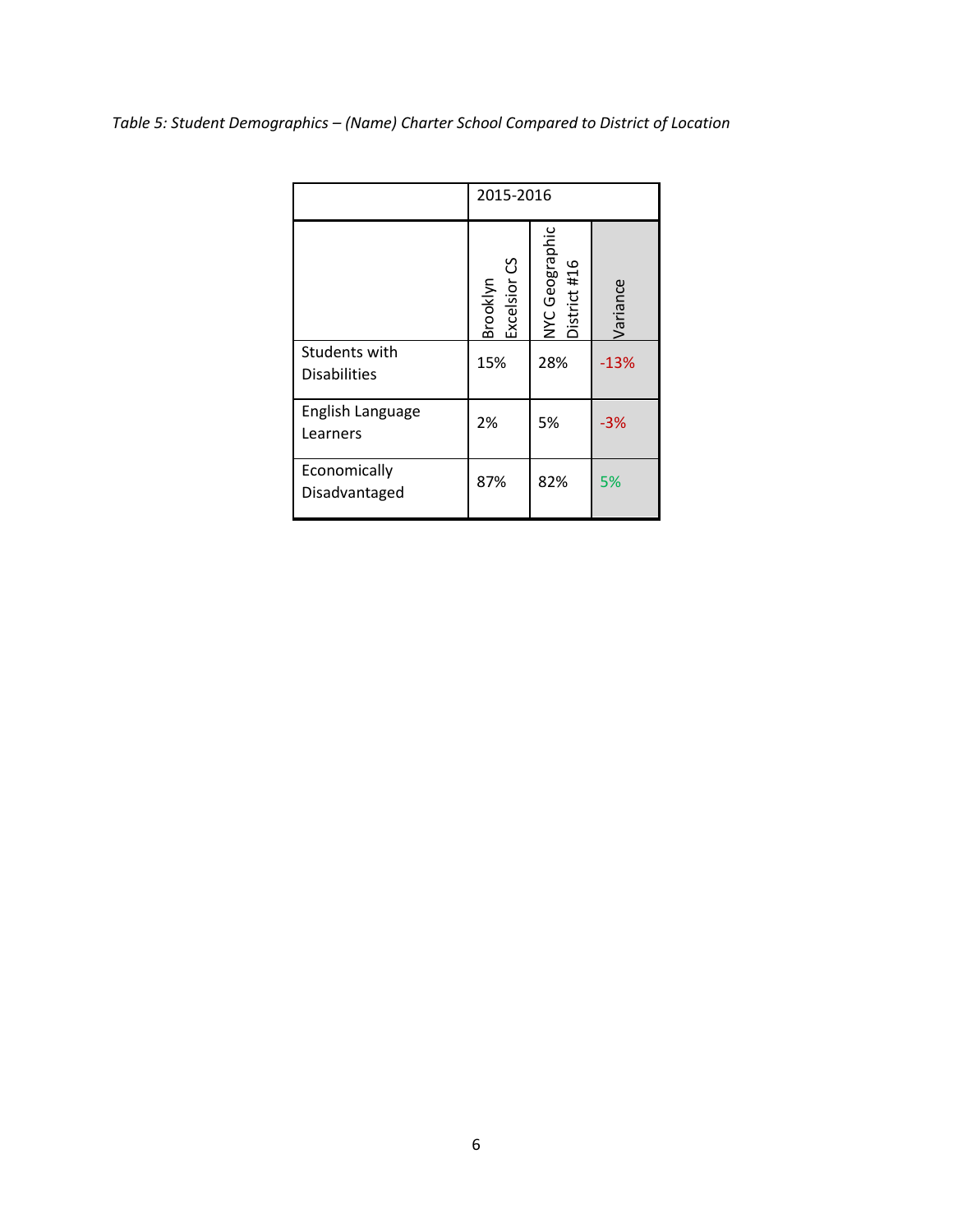| Name of Charter School                                           | <b>Riverton Street Charter School</b>                                                                           |
|------------------------------------------------------------------|-----------------------------------------------------------------------------------------------------------------|
| <b>Board Chair</b>                                               | Rochelle Noel                                                                                                   |
| <b>District of Location</b>                                      | New York City Geographic District #29                                                                           |
| <b>Opening Date</b>                                              | 09/07/2010                                                                                                      |
| <b>Charter Terms</b>                                             | Initial Charter Term: 01/12/2010 to<br>01/11/2015<br>First Renewal: Full/Short Term<br>01/12/2015 to 06/30/2019 |
| <b>Authorized Grades/Maximum Authorized</b><br><b>Enrollment</b> | K-8/990                                                                                                         |
| <b>Management Company</b>                                        | National Heritage Academies, Inc.                                                                               |
| <b>Educational Partners</b>                                      | N/A                                                                                                             |
| <b>Facilities</b>                                                | 118-34 Riverton Street, Saint Albans, NY<br>11412                                                               |

|                                            | Year 1         | Year 2<br>Year 3 |              | Year 4       | Year 5       |
|--------------------------------------------|----------------|------------------|--------------|--------------|--------------|
|                                            | 2014 to 2015   | 2015 to 2016     | 2016 to 2017 | 2017 to 2018 | 2018 to 2019 |
| Grade<br>Configuration                     | Grades $K - 7$ | Grades K - 8     | Grades K - 8 | Grades K - 8 | Grades K - 8 |
| <b>Total Approved</b><br><b>Enrollment</b> | 770            | 990              | 990          | 990          | 990          |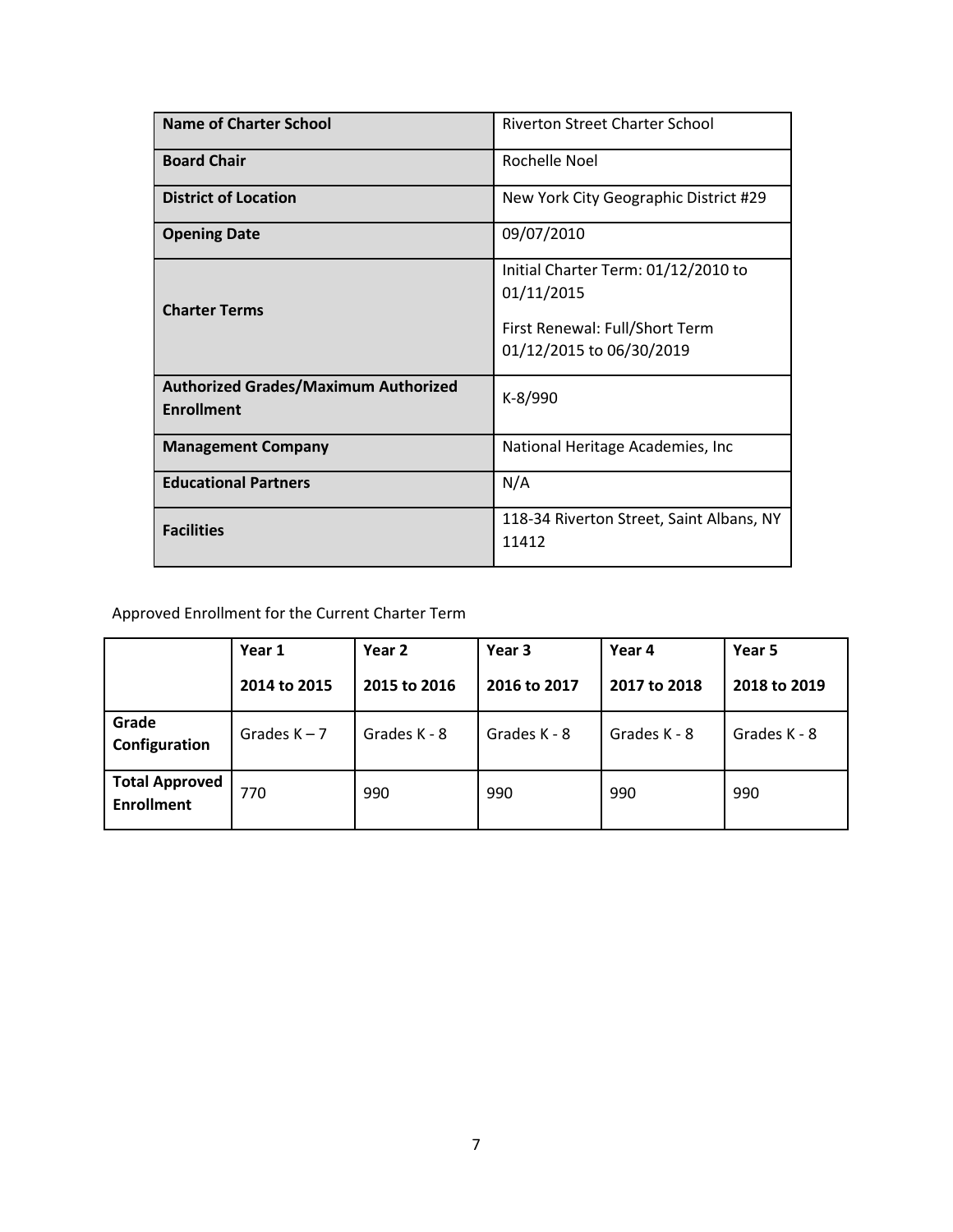|                        | <b>ELA</b>           |                                   |                                                                      |     |                 | Math                 |                                |                                                                         |            |                 |
|------------------------|----------------------|-----------------------------------|----------------------------------------------------------------------|-----|-----------------|----------------------|--------------------------------|-------------------------------------------------------------------------|------------|-----------------|
| All<br><b>Students</b> | Riverton Street<br>უ | Geographic<br>District #29<br>NYC | <b>NVC</b><br>$\mathbf{c}$<br>Geographic<br>District #29<br>Variance | NYS | Variance to NYS | Riverton Street<br>უ | NYC Geographic<br>District #29 | <b>NYC</b><br>$\mathbf{c}$<br>Geographic<br>#29<br>Variance<br>District | <b>NNS</b> | Variance to NYS |
| 2014-2015              | 36%                  | 26%                               | 10%                                                                  | 31% | 5%              | 45%                  | 27%                            | 18%                                                                     | 40%        | 5%              |
| 2015-2016              | 40%                  | 33%                               | 7%                                                                   | 38% | 2%              | 42%                  | 26%                            | 16%                                                                     | 39%        | 3%              |
| 2016-2017              | 44%                  | 35%                               | 9%                                                                   | 40% | 4%              | 42%                  | 26%                            | 16%                                                                     | 40%        | 2%              |

Table 2: Elementary/Middle School Assessment Proficiency Outcomes by Subgroup –

Students with Disabilities: *School, District & NYS Level Aggregates*

|                                                | <b>ELA</b>            |                                |                                                                        |     |                 | Math                 |                                |                                                                           |            |                 |
|------------------------------------------------|-----------------------|--------------------------------|------------------------------------------------------------------------|-----|-----------------|----------------------|--------------------------------|---------------------------------------------------------------------------|------------|-----------------|
| <b>Students</b><br>with<br><b>Disabilities</b> | Riverton Street<br>රි | NYC Geographic<br>District #29 | <b>NNC</b><br>$\mathsf{c}_1$<br>Geographic<br>District #29<br>Variance | NYS | Variance to NYS | Riverton Street<br>უ | NYC Geographic<br>District #29 | <b>NYC</b><br>$\mathsf{c}_1$<br>Geographic<br>#29<br>Variance<br>District | <b>SAN</b> | Variance to NYS |
| 2014-2015                                      | 6%                    | 5%                             | 1%                                                                     | 6%  | 0%              | 16%                  | 7%                             | 9%                                                                        | 12%        | 4%              |
| 2015-2016                                      | 9%                    | 7%                             | 2%                                                                     | 8%  | 1%              | 21%                  | 8%                             | 13%                                                                       | 11%        | 10%             |
| 2016-2017                                      | 9%                    | 8%                             | 1%                                                                     | 9%  | 0%              | 14%                  | 7%                             | 7%                                                                        | 11%        | 3%              |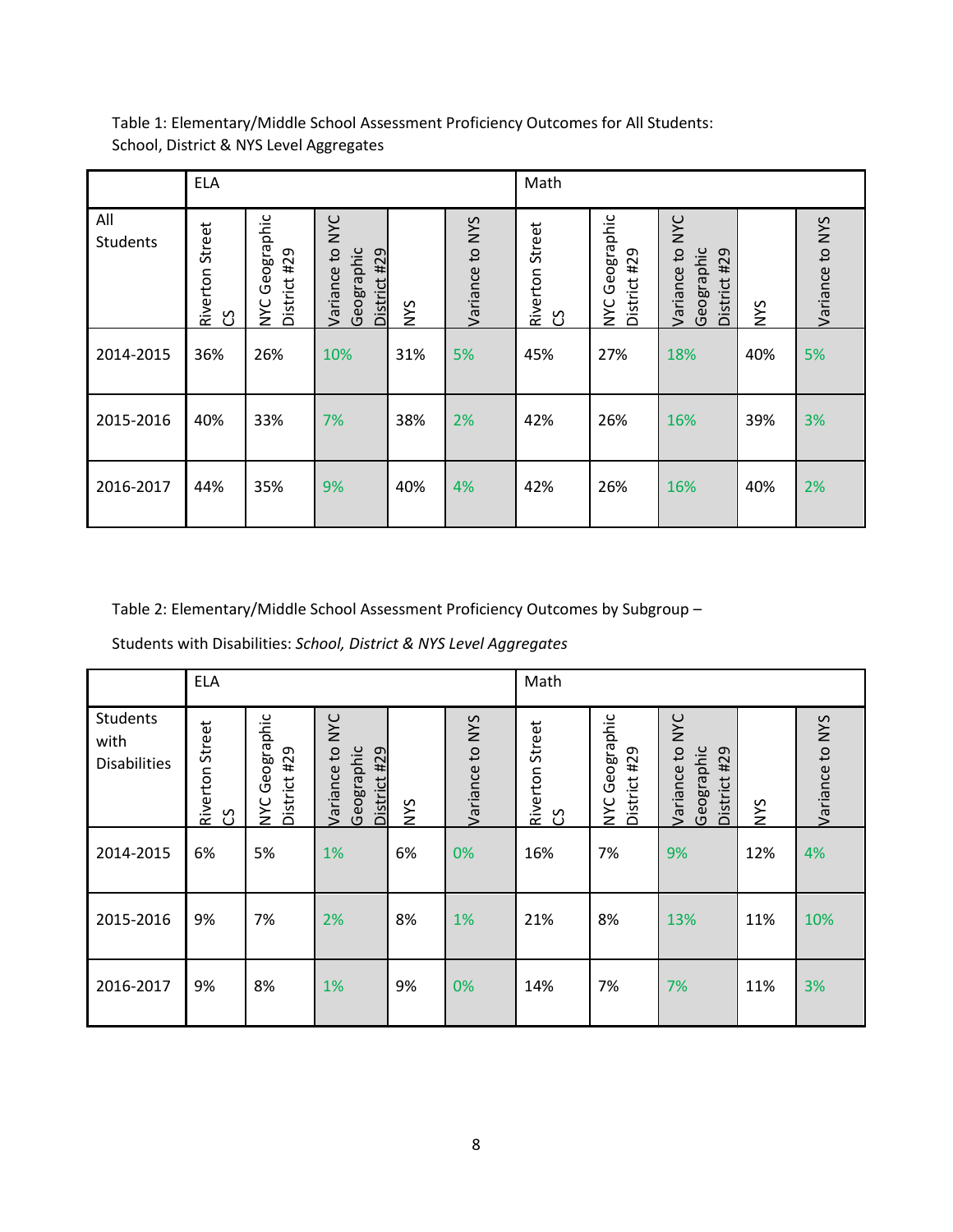|                                 | <b>ELA</b>                  |                                          |                                                                      |            |                          | Math                         |                                |                                                               |            |                 |
|---------------------------------|-----------------------------|------------------------------------------|----------------------------------------------------------------------|------------|--------------------------|------------------------------|--------------------------------|---------------------------------------------------------------|------------|-----------------|
| English<br>Language<br>Learners | Riverton Street<br><u>ვ</u> | Geographic<br>District #29<br><b>NYC</b> | <b>NAC</b><br>$\mathbf{c}$<br>Geographic<br>District #29<br>Variance | <b>NYS</b> | Variance to NYS          | Street<br>Riverton<br>უ<br>ე | NYC Geographic<br>District #29 | NYC<br>$\mathbf{c}$<br>Geographic<br>District #29<br>Variance | <b>NNS</b> | Variance to NYS |
| 2014-2015                       | $\overline{\phantom{a}}$    | 7%                                       |                                                                      | 4%         |                          |                              | 12%                            |                                                               | 13%        |                 |
| 2015-2016                       |                             | 6%                                       |                                                                      | 4%         | $\overline{\phantom{0}}$ |                              | 9%                             |                                                               | 12%        |                 |
| 2016-2017                       |                             | 7%                                       |                                                                      | 5%         | $\overline{\phantom{0}}$ |                              | 9%                             |                                                               | 13%        |                 |

English Language Learners: *School, District & NYS Level Aggregates*

\*Data for this subgroup is suppressed due to the low number of students served.

Table 4: Elementary/Middle School Assessment Proficiency Outcomes by Subgroup –

|                               | <b>ELA</b>                          |                                          |                                                   |            |                 | Math                      |                                          |                                                         |            |                 |
|-------------------------------|-------------------------------------|------------------------------------------|---------------------------------------------------|------------|-----------------|---------------------------|------------------------------------------|---------------------------------------------------------|------------|-----------------|
| Economically<br>Disadvantaged | Street<br>Riverton<br>$\mathcal{S}$ | Geographic<br>District #29<br><b>NYC</b> | Variance to NYC<br>Geographic<br>429<br>District: | <b>NYS</b> | Variance to NYS | Riverton Street<br>უ<br>ე | Geographic<br>District #29<br><b>NYC</b> | Variance to NYC<br>Geographic<br>#29<br><b>District</b> | <b>NNS</b> | Variance to NYS |
| 2014-2015                     | 36%                                 | 24%                                      | 12%                                               | 20%        | 16%             | 46%                       | 26%                                      | 20%                                                     | 29%        | 17%             |
| 2015-2016                     | 40%                                 | 31%                                      | 9%                                                | 27%        | 13%             | 42%                       | 24%                                      | 18%                                                     | 28%        | 14%             |
| 2016-2017                     | 36%                                 | 33%                                      | 3%                                                | 29%        | 7%              | 35%                       | 24%                                      | 11%                                                     | 29%        | 6%              |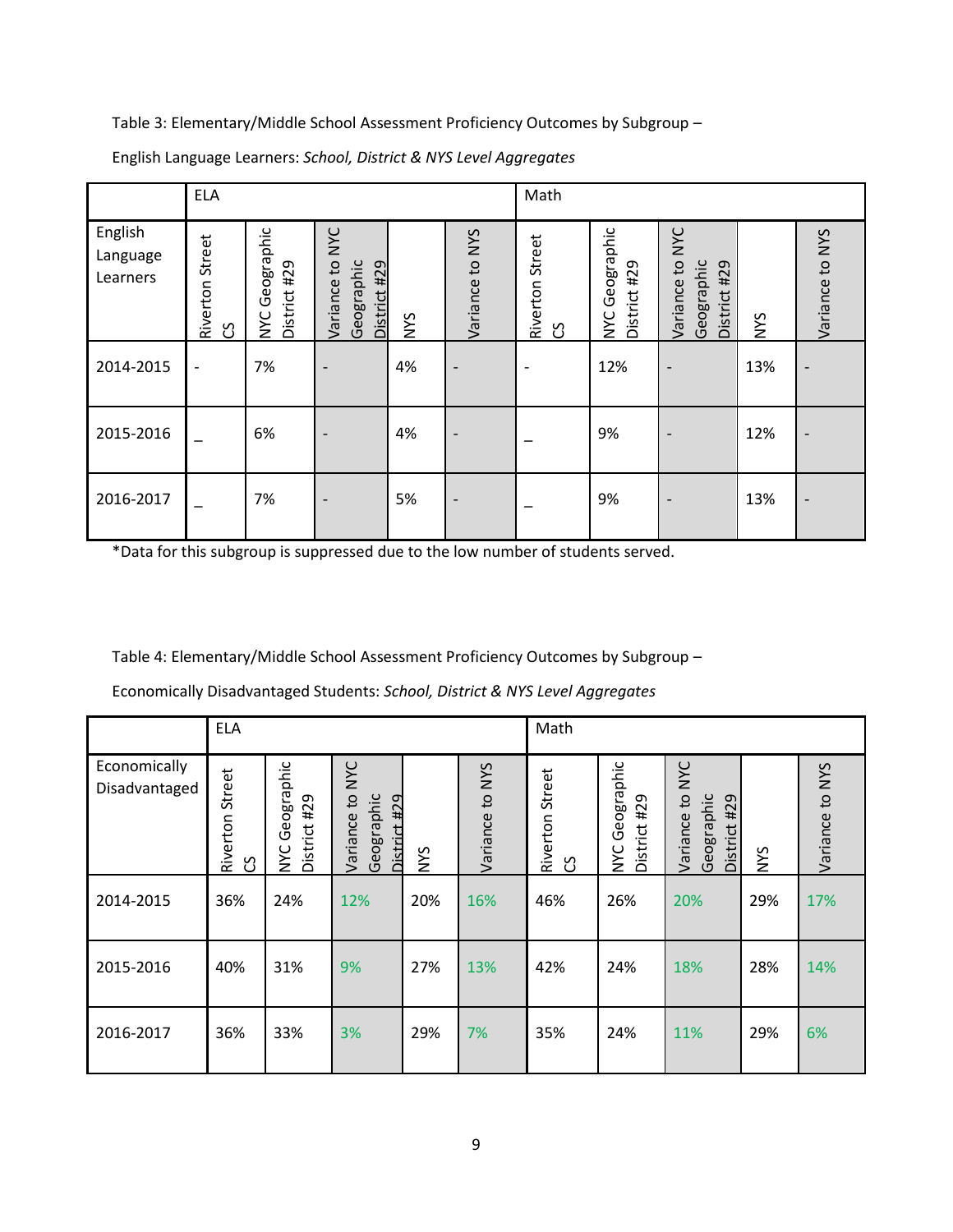|                                      |                       | 2015-2016                      |          |  |  |  |  |
|--------------------------------------|-----------------------|--------------------------------|----------|--|--|--|--|
|                                      | Riverton Street<br>CS | NYC Geographic<br>District #29 | Variance |  |  |  |  |
| Students with<br><b>Disabilities</b> | 13%                   | 18%                            | $-5%$    |  |  |  |  |
| English Language<br>Learners         | 1%                    | 7%                             | $-6%$    |  |  |  |  |
| Economically<br>Disadvantaged        | 86%                   | 73%                            | 13%      |  |  |  |  |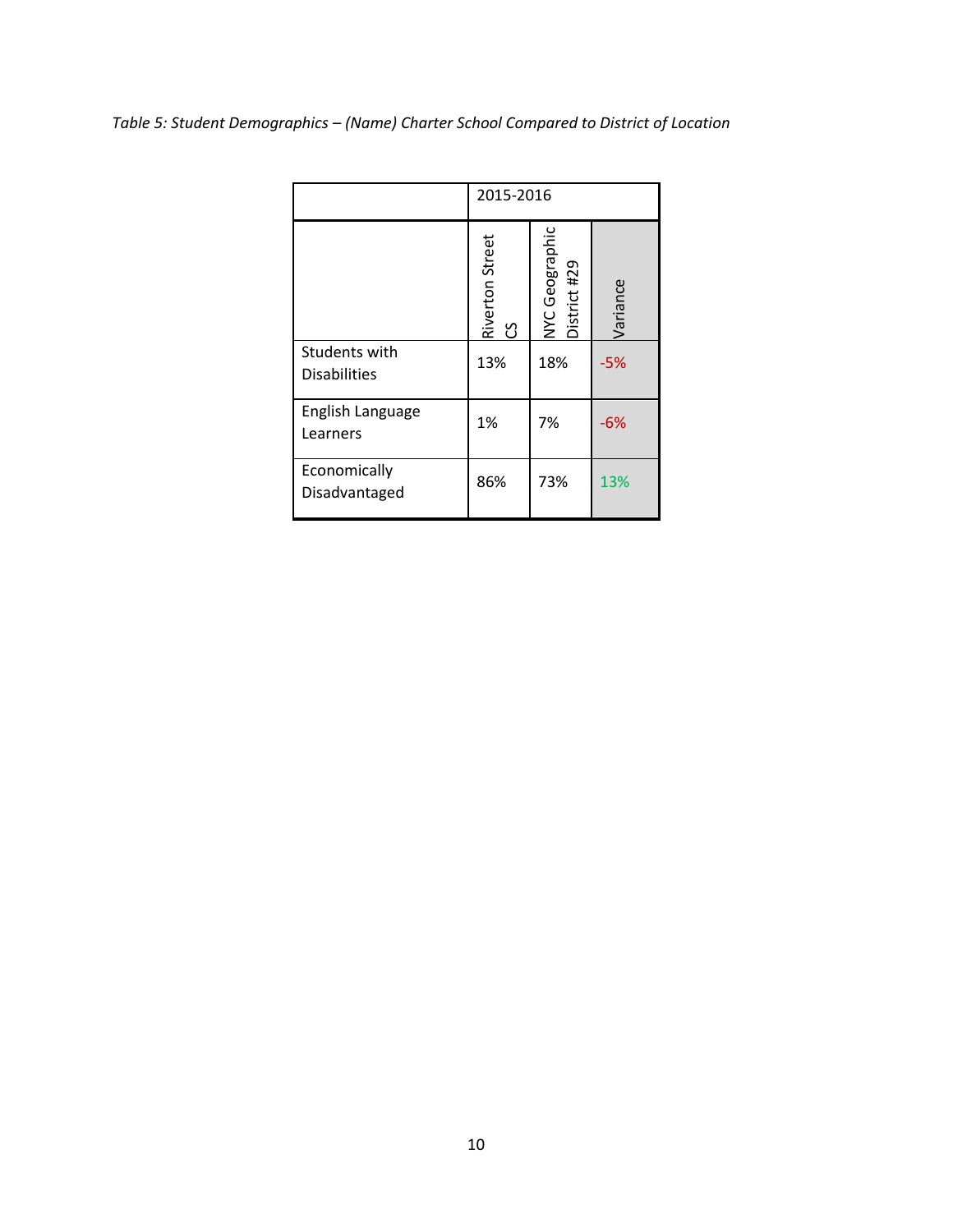| Name of Charter School                                           | <b>Buffalo United Charter School</b>                                                                            |
|------------------------------------------------------------------|-----------------------------------------------------------------------------------------------------------------|
| <b>Board Chair</b>                                               | Andrew Freedman                                                                                                 |
| <b>District of Location</b>                                      | <b>Buffalo City School District</b>                                                                             |
| <b>Opening Date</b>                                              | 09/01/2003                                                                                                      |
| <b>Charter Terms</b>                                             | Initial Charter Term: 09/13/2002 to<br>09/12/2007<br>First Renewal: Full/Short Term<br>05/22/2007 to 07/31/2008 |
| <b>Authorized Grades/Maximum Authorized</b><br><b>Enrollment</b> | K-8/760                                                                                                         |
| <b>Management Company</b>                                        | National Heritage Academies, Inc                                                                                |
| <b>Educational Partners</b>                                      | N/A                                                                                                             |
| <b>Facilities</b>                                                | 325 Manhattan Avenue, Buffalo, NY<br>14214-1809                                                                 |

|                                            | Year 1       | Year 2       | Year 3       | Year 4       | Year 5       |  |
|--------------------------------------------|--------------|--------------|--------------|--------------|--------------|--|
|                                            | 2016 to 2017 | 2017 to 2018 | 2018 to 2019 | 2019 to 2020 | 2020 to 2021 |  |
| Grade<br>Configuration                     | Grades K - 8 | Grades K - 8 | Grades K - 8 | Grades K - 8 | Grades K - 8 |  |
| <b>Total Approved</b><br><b>Enrollment</b> | 760          | 760          | 760          | 760          | 760          |  |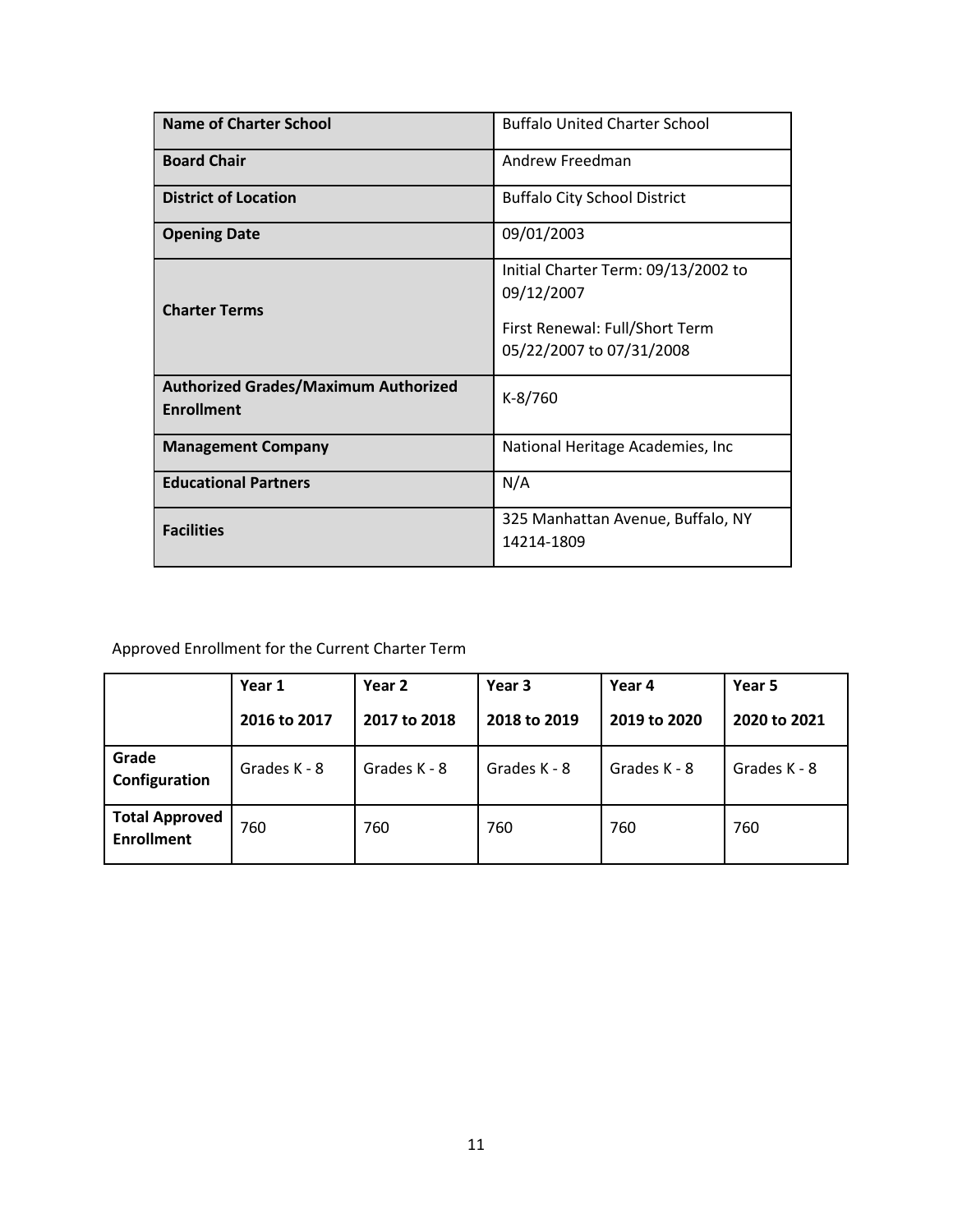|                        | <b>ELA</b>                    |             |                               |            |                 | Math                |             |                               |     |                 |
|------------------------|-------------------------------|-------------|-------------------------------|------------|-----------------|---------------------|-------------|-------------------------------|-----|-----------------|
| All<br><b>Students</b> | United<br><b>Buffalo</b><br>უ | Buffalo CSD | Buffalo CSD<br>S+<br>Variance | <b>SAN</b> | Variance to NYS | Buffalo United<br>უ | Buffalo CSD | Buffalo CSD<br>S,<br>Variance | NYS | Variance to NYS |
| 2014-2015              | 14%                           | 12%         | 2%                            | 31%        | $-17%$          | 24%                 | 15%         | 9%                            | 38% | $-14%$          |
| 2015-2016              | 22%                           | 16%         | 6%                            | 38%        | $-16%$          | 22%                 | 16%         | 6%                            | 39% | $-17%$          |
| 2016-2017              | 21%                           | 18%         | 3%                            | 40%        | $-19%$          | 23%                 | 17%         | 6%                            | 40% | $-17%$          |

Table 2: Elementary/Middle School Assessment Proficiency Outcomes by Subgroup –

Students with Disabilities: *School, District & NYS Level Aggregates*

|                                                | <b>ELA</b>                        |             |                            |            |                 | Math                     |             |                                           |            |                 |
|------------------------------------------------|-----------------------------------|-------------|----------------------------|------------|-----------------|--------------------------|-------------|-------------------------------------------|------------|-----------------|
| <b>Students</b><br>with<br><b>Disabilities</b> | <b>Buffalo United</b><br><u>ვ</u> | Buffalo CSD | Buffalo CSD<br>Variance to | <b>SAN</b> | Variance to NYS | United<br>Buffalo I<br>უ | Buffalo CSD | Buffalo CSD<br>$\mathsf{c}_1$<br>Variance | <b>NYS</b> | Variance to NYS |
| 2014-2015                                      | 2%                                | 3%          | $-1%$                      | 6%         | $-4%$           | 10%                      | 5%          | 5%                                        | 11%        | $-1%$           |
| 2015-2016                                      | 6%                                | 3%          | 3%                         | 8%         | $-2%$           | 11%                      | 5%          | 6%                                        | 11%        | 0%              |
| 2016-2017                                      | 0%                                | 4%          | $-4%$                      | 9%         | $-9%$           | 8%                       | 6%          | 2%                                        | 11%        | $-3%$           |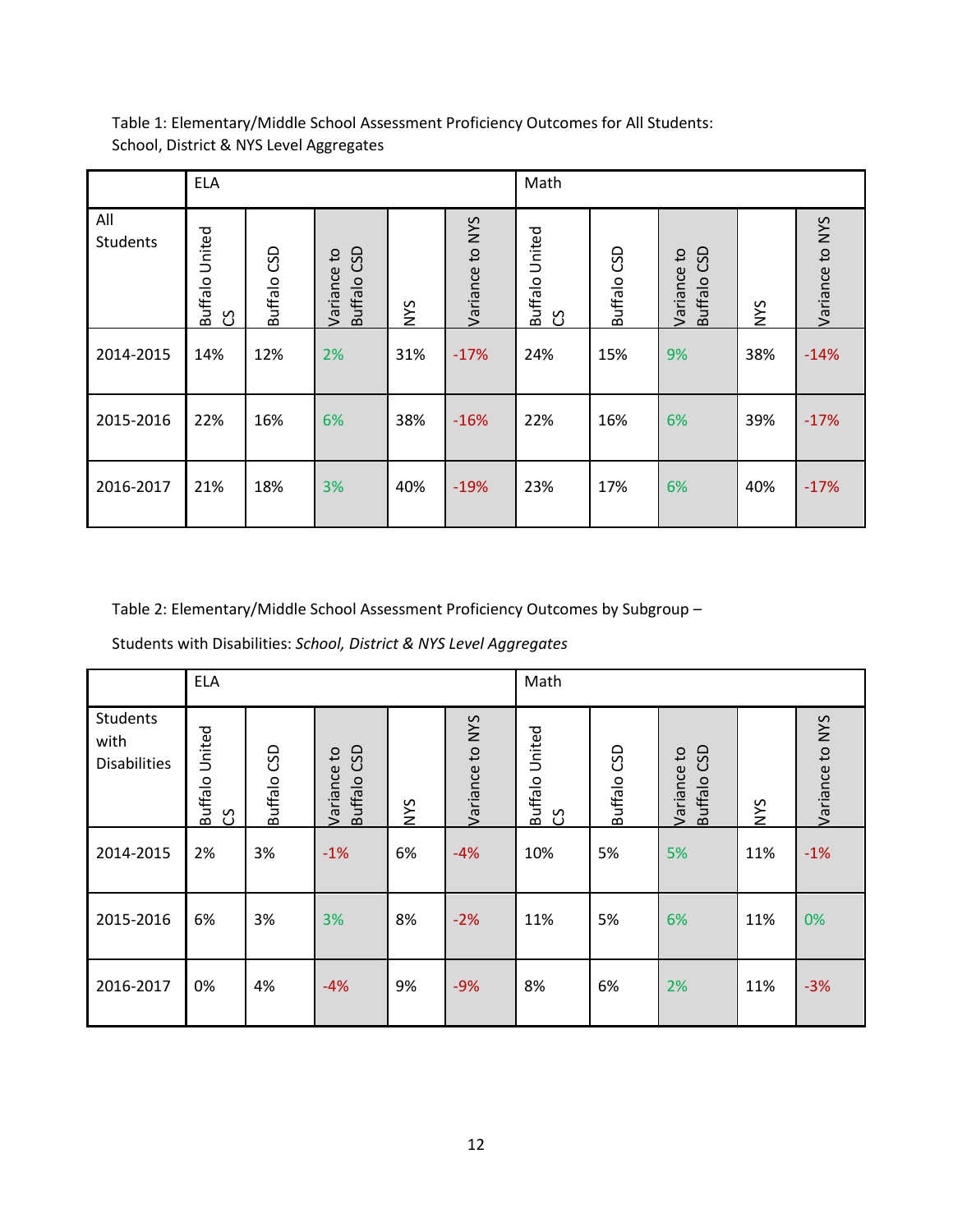|                                 | <b>ELA</b>                    |             |                                         |            |                          | Math                          |                |                                           |            |                 |
|---------------------------------|-------------------------------|-------------|-----------------------------------------|------------|--------------------------|-------------------------------|----------------|-------------------------------------------|------------|-----------------|
| English<br>Language<br>Learners | United<br><b>Buffalo</b><br>უ | Buffalo CSD | Buffalo CSD<br>$\mathsf{c}$<br>Variance | <b>NYS</b> | Variance to NYS          | United<br><b>Buffalo</b><br>უ | GSD<br>Buffalo | Buffalo CSD<br>$\mathsf{c}_1$<br>Variance | <b>NYS</b> | Variance to NYS |
| 2014-2015                       | $\overline{\phantom{a}}$      | 1%          | $\overline{\phantom{0}}$                | 4%         | $\overline{\phantom{0}}$ | ۰                             | 3%             |                                           | 13%        |                 |
| 2015-2016                       | $\overline{\phantom{a}}$      | 1%          |                                         | 4%         | $\overline{\phantom{0}}$ |                               | 3%             |                                           | 12%        |                 |
| 2016-2017                       | $\overline{\phantom{a}}$      | 2%          | $\overline{\phantom{a}}$                | 5%         | $\overline{\phantom{a}}$ | ٠                             | 4%             | $\overline{\phantom{0}}$                  | 13%        |                 |

English Language Learners: *School, District & NYS Level Aggregates*

\*Data for this subgroup is suppressed due to the low number of students served.

Table 4: Elementary/Middle School Assessment Proficiency Outcomes by Subgroup –

|                               | <b>ELA</b>                         |             |                            |     |                 | Math                |               |                            |     |                 |
|-------------------------------|------------------------------------|-------------|----------------------------|-----|-----------------|---------------------|---------------|----------------------------|-----|-----------------|
| Economically<br>Disadvantaged | United<br><b>Buffalo</b><br>უ<br>ე | Buffalo CSD | Buffalo CSD<br>Variance to | NYS | Variance to NYS | Buffalo United<br>უ | SD<br>Buffalo | Buffalo CSD<br>Variance to | NYS | Variance to NYS |
| 2014-2015                     | 13%                                | 8%          | 5%                         | 21% | $-8%$           | 24%                 | 12%           | 12%                        | 27% | $-3%$           |
| 2015-2016                     | 21%                                | 12%         | 9%                         | 27% | $-6%$           | 21%                 | 12%           | 9%                         | 28% | $-7%$           |
| 2016-2017                     | 21%                                | 13%         | 8%                         | 29% | $-8%$           | 22%                 | 13%           | 9%                         | 29% | $-7%$           |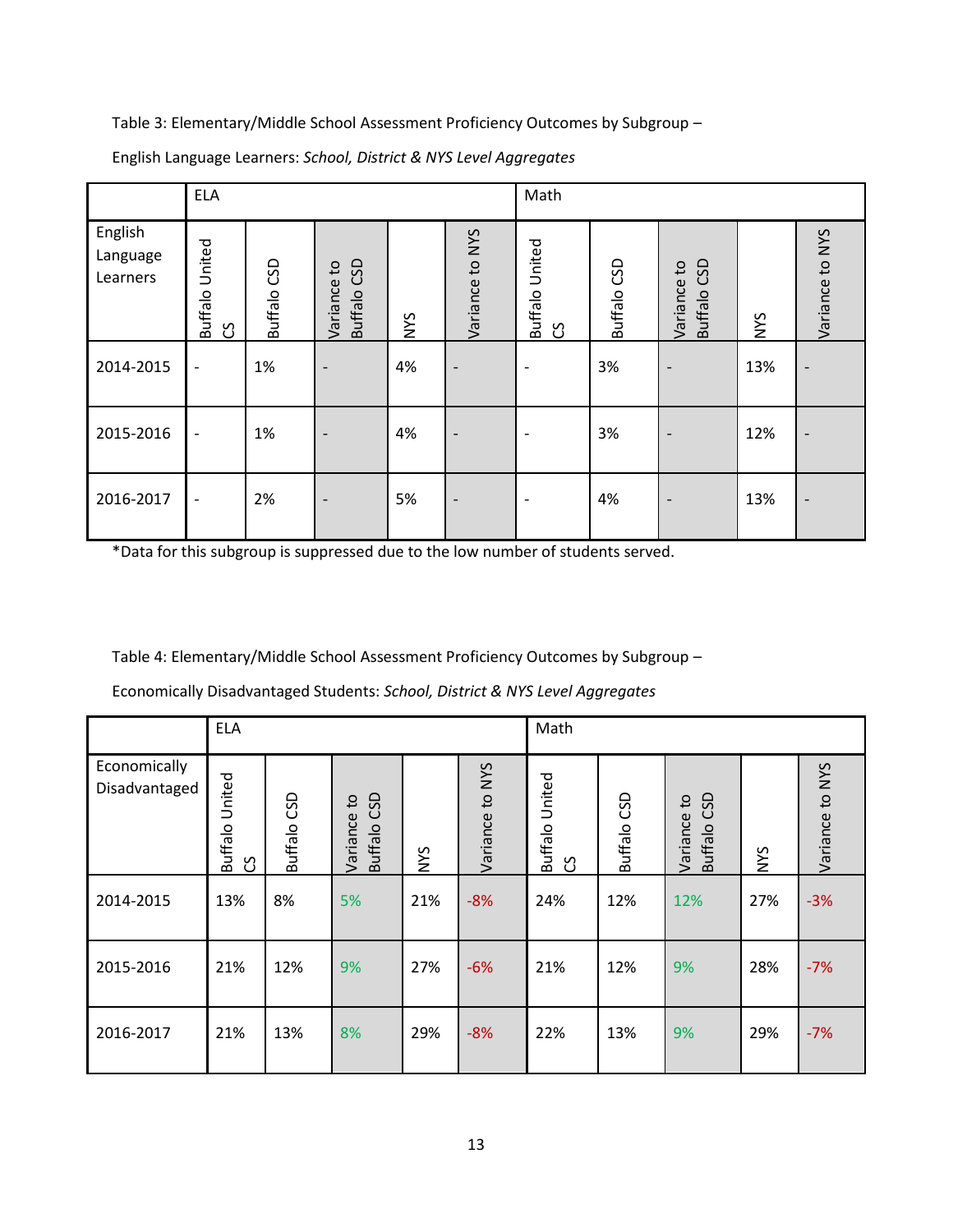|                                      | 2015-2016             |             |          |  |  |  |
|--------------------------------------|-----------------------|-------------|----------|--|--|--|
|                                      | Buffalo United<br>ပ္ပ | Buffalo CSD | Variance |  |  |  |
| Students with<br><b>Disabilities</b> | 7%                    | 22%         | $-15%$   |  |  |  |
| English Language<br>Learners         |                       | 15%         |          |  |  |  |
| Economically<br>Disadvantaged        | 94%                   | 82%         | 12%      |  |  |  |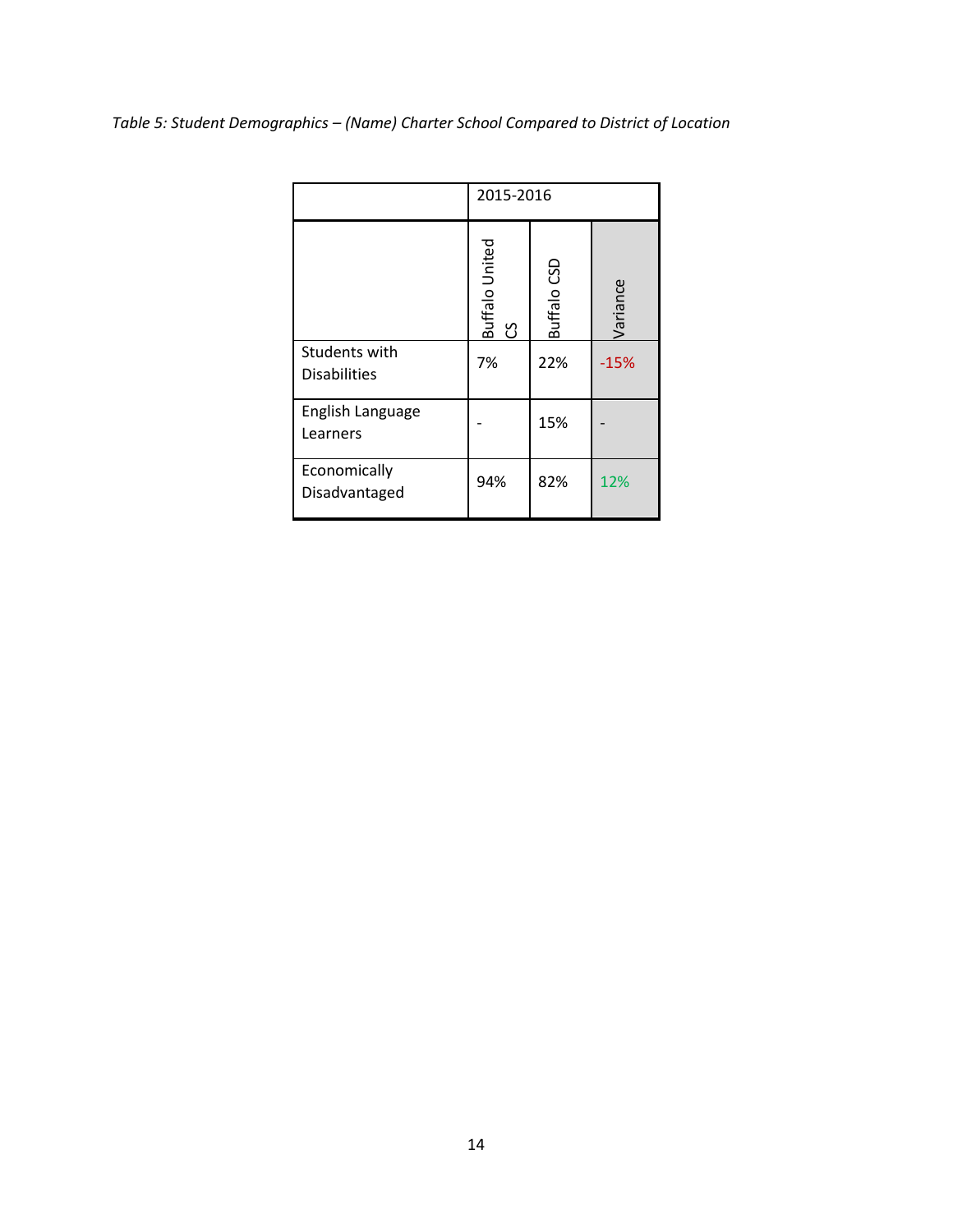| <b>Name of Charter School</b>                                    | Southside Academy Charter School                                                                                |
|------------------------------------------------------------------|-----------------------------------------------------------------------------------------------------------------|
| <b>Board Chair</b>                                               | Carol Hill                                                                                                      |
| <b>District of Location</b>                                      | <b>Syracuse City School District</b>                                                                            |
| <b>Opening Date</b>                                              | 09/02/2002                                                                                                      |
| <b>Charter Terms</b>                                             | Initial Charter Term: 01/16/2002 to<br>01/15/2007<br>First Renewal: Full/Short Term<br>01/17/2007 to 06/30/2007 |
| <b>Authorized Grades/Maximum Authorized</b><br><b>Enrollment</b> | $K-8/690$                                                                                                       |
| <b>Management Company</b>                                        | National Heritage Academies, Inc.                                                                               |
| <b>Educational Partners</b>                                      | N/A                                                                                                             |
| <b>Facilities</b>                                                | 2200 Onondaga Creek Blvd., Syracuse,<br>NY 13207-2300                                                           |

|                                            | Year 1       | Year 2       | Year 3       | Year 4       | Year 5       |  |
|--------------------------------------------|--------------|--------------|--------------|--------------|--------------|--|
|                                            | 2015 to 2016 | 2016 to 2017 | 2017 to 2018 | 2018 to 2019 | 2019 to 2020 |  |
| Grade<br>Configuration                     | Grades K - 8 | Grades K - 8 | Grades K-8   | Grades K - 8 | Grades K - 8 |  |
| <b>Total Approved</b><br><b>Enrollment</b> | 690          | 690          | 690          | 690          | 690          |  |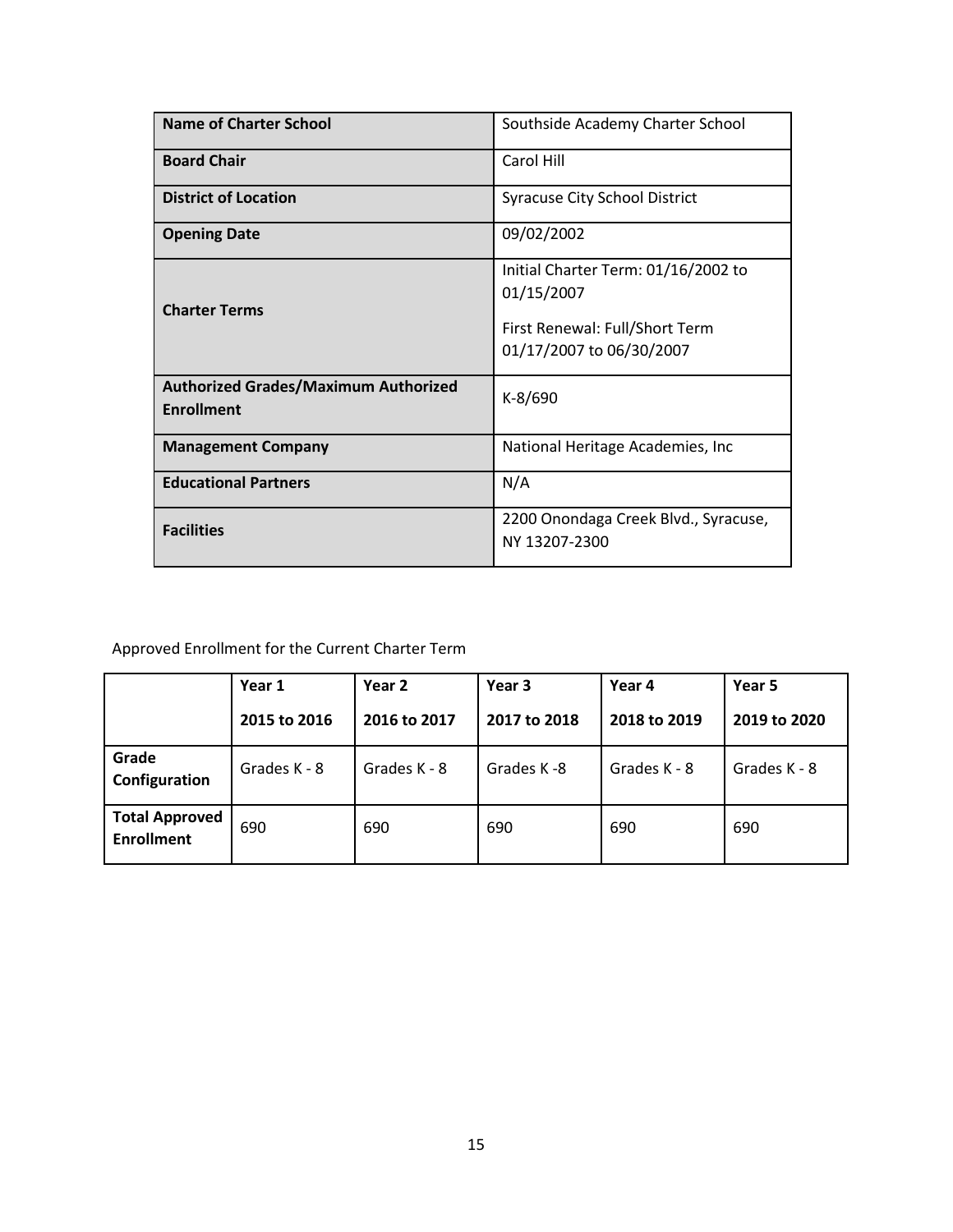|                 | <b>ELA</b>                |                 |                                             |     |                 | Math                      |                 |                                               |     |                 |
|-----------------|---------------------------|-----------------|---------------------------------------------|-----|-----------------|---------------------------|-----------------|-----------------------------------------------|-----|-----------------|
| All<br>Students | უ<br>Southside<br>Academy | CSD<br>Syracuse | CSD<br>$\mathtt{S}$<br>Syracuse<br>Variance | NYS | Variance to NYS | უ<br>Southside<br>Academy | GSD<br>Syracuse | CSD<br>$\mathtt{c}_1$<br>Syracuse<br>Variance | NYS | Variance to NYS |
| 2014-2015       | 10%                       | 8%              | 2%                                          | 31% | $-21%$          | 15%                       | 9%              | 6%                                            | 38% | $-23%$          |
| 2015-2016       | 18%                       | 11%             | 7%                                          | 38% | $-20%$          | 21%                       | 10%             | 11%                                           | 39% | $-18%$          |
| 2016-2017       | 30%                       | 13%             | 17%                                         | 40% | $-10%$          | 27%                       | 11%             | 16%                                           | 40% | $-13%$          |

Table 2: Elementary/Middle School Assessment Proficiency Outcomes by Subgroup –

Students with Disabilities: *School, District & NYS Level Aggregates*

|                                                | <b>ELA</b>                |                 |                                             |            |                 | Math                      |                 |                                               |            |                 |
|------------------------------------------------|---------------------------|-----------------|---------------------------------------------|------------|-----------------|---------------------------|-----------------|-----------------------------------------------|------------|-----------------|
| <b>Students</b><br>with<br><b>Disabilities</b> | უ<br>Southside<br>Academy | GSD<br>Syracuse | CSD<br>$\mathbf{c}$<br>Syracuse<br>Variance | <b>SAN</b> | Variance to NYS | უ<br>Southside<br>Academy | GSD<br>Syracuse | CSD<br>$\mathsf{c}_1$<br>Syracuse<br>Variance | <b>NYS</b> | Variance to NYS |
| 2014-2015                                      | 0%                        | 1%              | $-1%$                                       | 6%         | $-6%$           | 11%                       | 2%              | 9%                                            | 11%        | 0%              |
| 2015-2016                                      | 8%                        | 1%              | 7%                                          | 8%         | 0%              | 8%                        | 2%              | 6%                                            | 11%        | $-3%$           |
| 2016-2017                                      | 2%                        | 2%              | 0%                                          | 9%         | $-7%$           | 5%                        | 2%              | 3%                                            | 11%        | $-6%$           |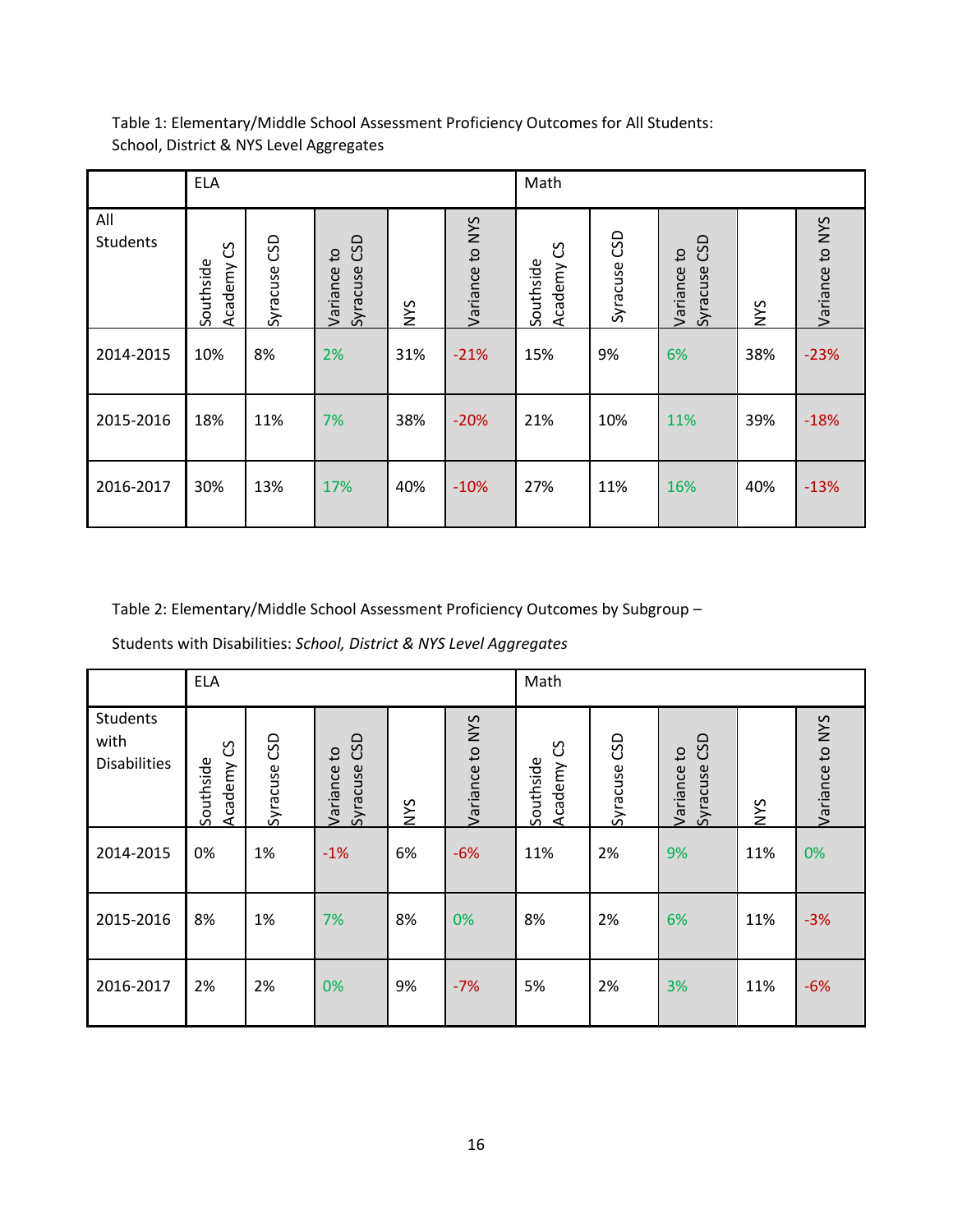|                                 | <b>ELA</b>                     |                 |                                             |            |                          | Math                           |                 |                                             |            |                 |
|---------------------------------|--------------------------------|-----------------|---------------------------------------------|------------|--------------------------|--------------------------------|-----------------|---------------------------------------------|------------|-----------------|
| English<br>Language<br>Learners | უ<br>ე<br>Southside<br>Academy | CSD<br>Syracuse | CSD<br>$\mathsf{c}$<br>Syracuse<br>Variance | <b>NYS</b> | Variance to NYS          | უ<br>ე<br>Southside<br>Academy | CSD<br>Syracuse | GSD<br>$\mathsf{c}$<br>Syracuse<br>Variance | <b>NYS</b> | Variance to NYS |
| 2014-2015                       | $\overline{\phantom{a}}$       | 1%              | $\overline{\phantom{a}}$                    | 4%         | $\overline{\phantom{a}}$ | $\overline{\phantom{a}}$       | 2%              | $\overline{\phantom{a}}$                    | 13%        |                 |
| 2015-2016                       | 0%                             | 1%              | $-1%$                                       | 4%         | $-4%$                    | 1%                             | 3%              | $-2%$                                       | 12%        | $-11%$          |
| 2016-2017                       | 8%                             | 2%              | 6%                                          | 5%         | 3%                       | 0%                             | 4%              | $-4%$                                       | 13%        | $-13%$          |

English Language Learners: *School, District & NYS Level Aggregates*

Table 4: Elementary/Middle School Assessment Proficiency Outcomes by Subgroup –

|                               | <b>ELA</b>                       |                 |                                             |            |                 | Math                             |                 |                                             |            |                 |  |
|-------------------------------|----------------------------------|-----------------|---------------------------------------------|------------|-----------------|----------------------------------|-----------------|---------------------------------------------|------------|-----------------|--|
| Economically<br>Disadvantaged | <u>ვ</u><br>Southside<br>Academy | CSD<br>Syracuse | GSD<br>$\mathsf{c}$<br>Syracuse<br>Variance | <b>SAN</b> | Variance to NYS | <u>ვ</u><br>Southside<br>Academy | GSD<br>Syracuse | GSD<br>$\mathsf{c}$<br>Variance<br>Syracuse | <b>SAN</b> | Variance to NYS |  |
| 2014-2015                     | 9%                               | 5%              | 4%                                          | 21%        | $-12%$          | 15%                              | 7%              | 8%                                          | 27%        | $-12%$          |  |
| 2015-2016                     | 17%                              | 8%              | 9%                                          | 27%        | $-10%$          | 21%                              | 8%              | 13%                                         | 28%        | $-7%$           |  |
| 2016-2017                     | 27%                              | 10%             | 17%                                         | 29%        | $-2%$           | 25%                              | 9%              | 16%                                         | 29%        | $-4%$           |  |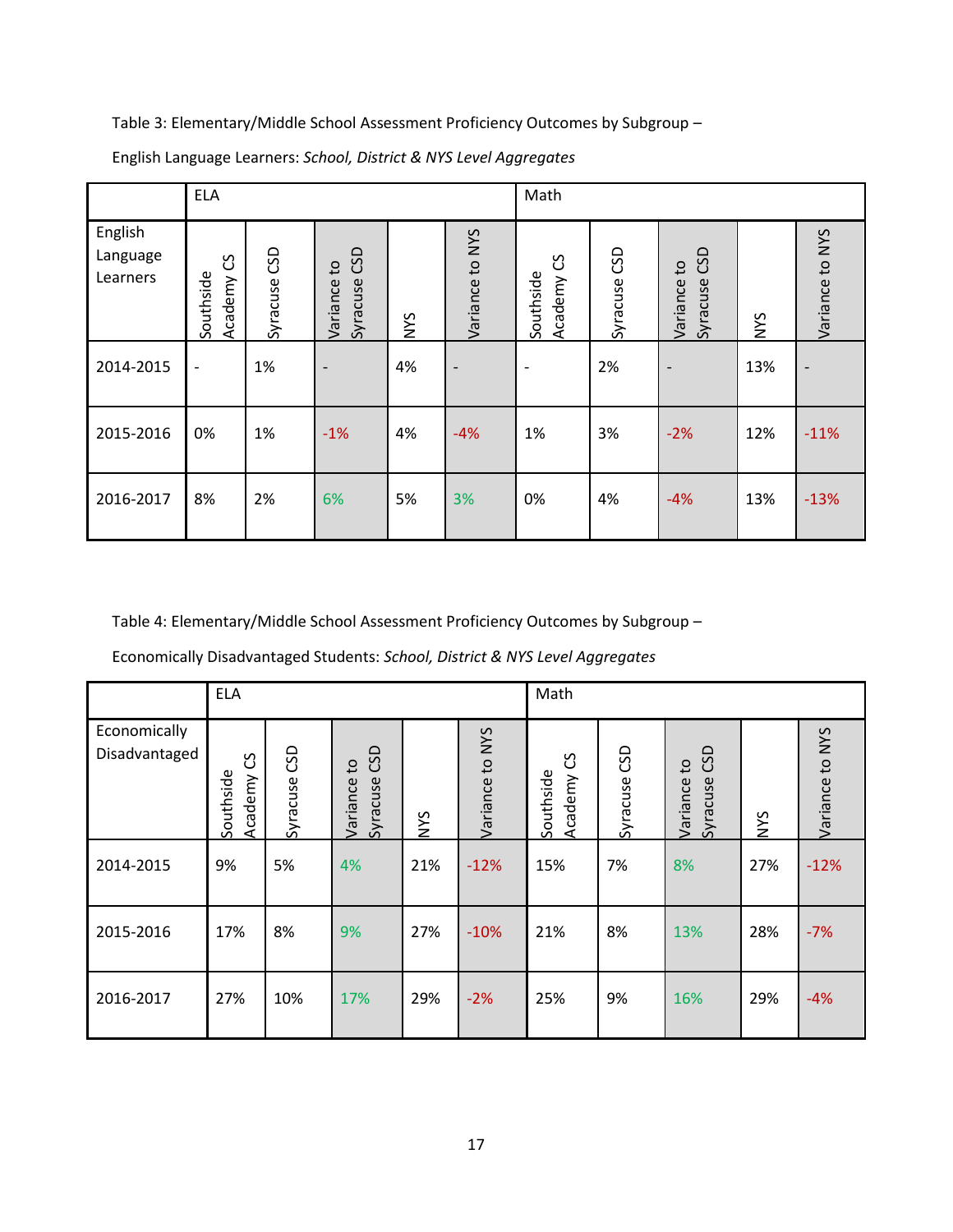|                                      | 2015-2016               |              |          |  |  |  |  |  |
|--------------------------------------|-------------------------|--------------|----------|--|--|--|--|--|
|                                      | Academy CS<br>Southside | Syracuse CSD | Variance |  |  |  |  |  |
| Students with<br><b>Disabilities</b> | 8%                      | 20%          | $-12%$   |  |  |  |  |  |
| English Language<br>Learners         | 1%                      | 16%          | $-15%$   |  |  |  |  |  |
| Economically<br>Disadvantaged        | 93%                     | 79%          | 14%      |  |  |  |  |  |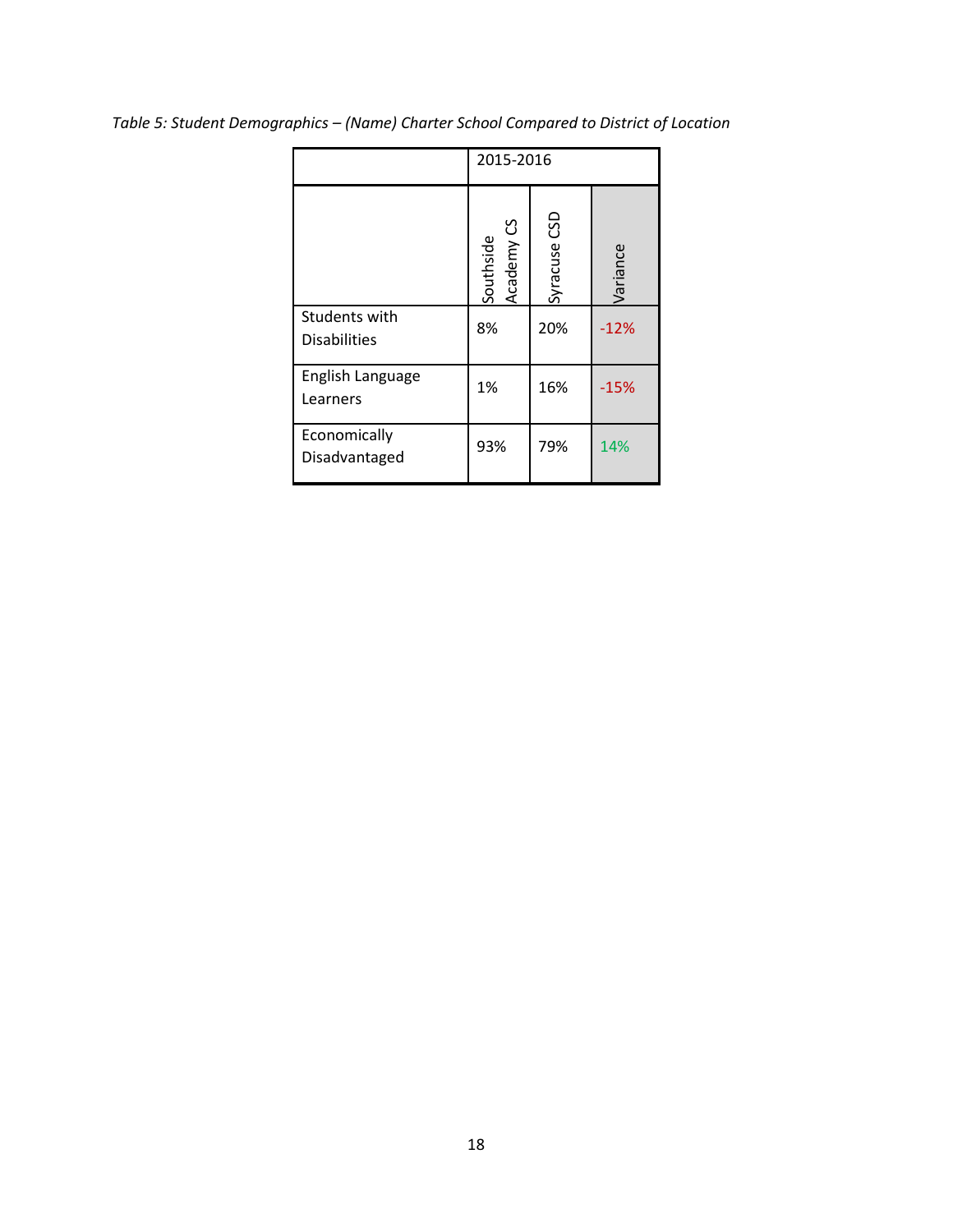| Name of Charter School                                           | Brooklyn Scholars Charter School                                                                                |
|------------------------------------------------------------------|-----------------------------------------------------------------------------------------------------------------|
| <b>Board Chair</b>                                               | Karen Thomson                                                                                                   |
| <b>District of Location</b>                                      | New York City Geographic District #19                                                                           |
| <b>Opening Date</b>                                              | 09/10/2009                                                                                                      |
| <b>Charter Terms</b>                                             | Initial Charter Term: 02/10/2009 to<br>02/09/2014<br>First Renewal: Full/Short Term<br>02/10/2014 to 06/30/2016 |
| <b>Authorized Grades/Maximum Authorized</b><br><b>Enrollment</b> | K-8/704                                                                                                         |
| <b>Management Company</b>                                        | National Heritage Academies, Inc                                                                                |
| <b>Educational Partners</b>                                      | N/A                                                                                                             |
| <b>Facilities</b>                                                | 2635 Linden Blvd., Brooklyn, NY 11208-<br>4907                                                                  |

|                                            | Year 1       | Year 2       | Year 3       | Year 4       | Year 5       |
|--------------------------------------------|--------------|--------------|--------------|--------------|--------------|
|                                            | 2016 to 2017 | 2017 to 2018 | 2018 to 2019 | 2019 to 2020 | 2020 to 2021 |
| Grade<br>Configuration                     | Grades K - 8 | Grades K - 8 | Grades K - 8 | Grades K - 8 | Grades K - 8 |
| <b>Total Approved</b><br><b>Enrollment</b> | 704          | 704          | 704          | 704          | 704          |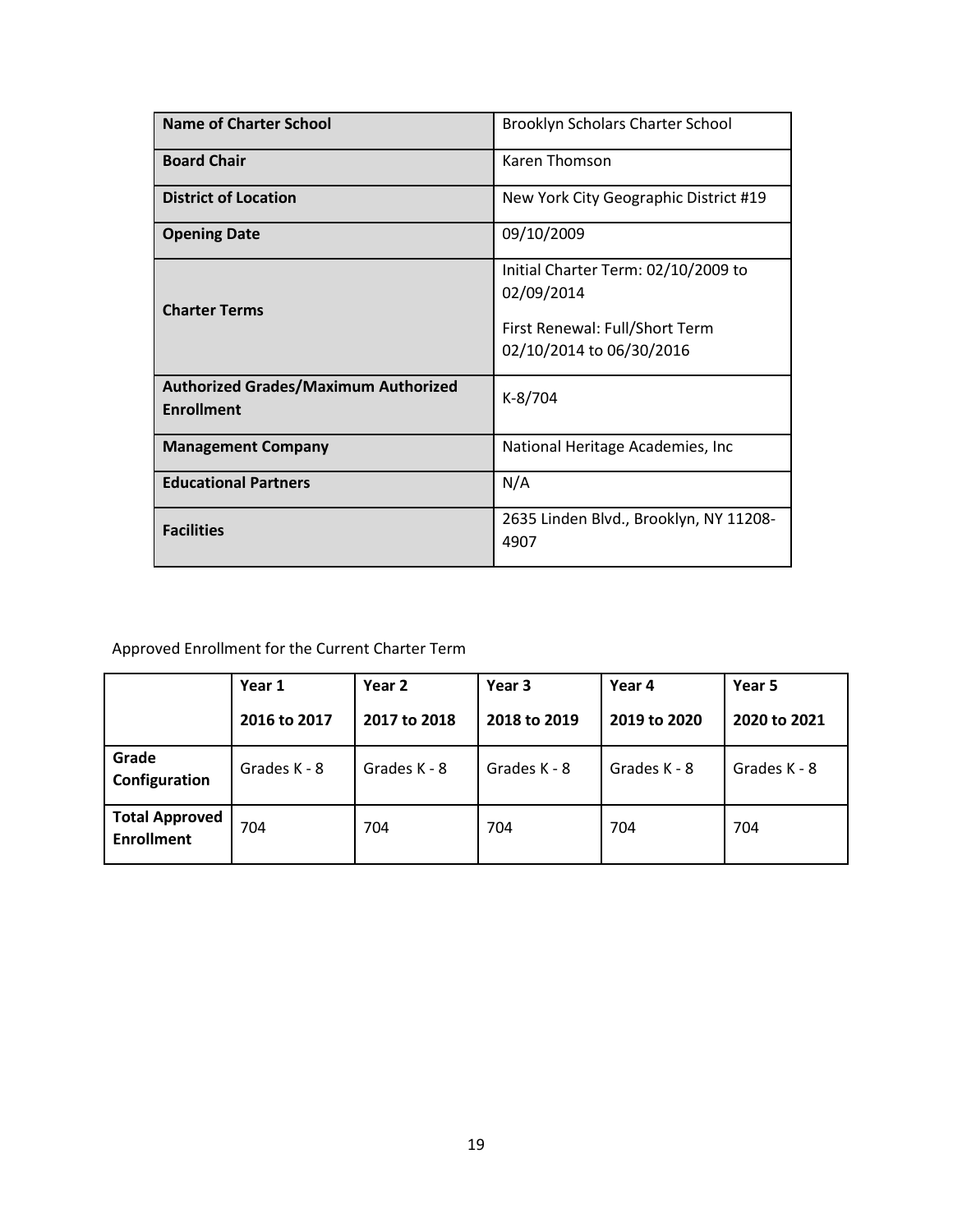|                        | <b>ELA</b>                |                                          |                                                                      |     |                 | Math                      |                                   |                                                                         |            |                 |
|------------------------|---------------------------|------------------------------------------|----------------------------------------------------------------------|-----|-----------------|---------------------------|-----------------------------------|-------------------------------------------------------------------------|------------|-----------------|
| All<br><b>Students</b> | უ<br>Brooklyn<br>Scholars | Geographic<br>District #19<br><b>NYC</b> | <b>NAC</b><br>$\mathbf{c}$<br>Geographic<br>District #19<br>Variance | NYS | Variance to NYS | უ<br>Brooklyn<br>Scholars | NYC Geographic<br>#19<br>District | <b>NYC</b><br>$\mathbf{c}$<br>Geographic<br>#19<br>Variance<br>District | <b>NNS</b> | Variance to NYS |
| 2014-2015              | 21%                       | 16%                                      | 5%                                                                   | 31% | $-10%$          | 34%                       | 18%                               | 16%                                                                     | 38%        | $-4%$           |
| 2015-2016              | 37%                       | 23%                                      | 14%                                                                  | 38% | $-1%$           | 37%                       | 18%                               | 19%                                                                     | 39%        | $-2%$           |
| 2016-2017              | 38%                       | 25%                                      | 13%                                                                  | 40% | $-2%$           | 38%                       | 20%                               | 18%                                                                     | 40%        | $-2%$           |

Table 2: Elementary/Middle School Assessment Proficiency Outcomes by Subgroup –

Students with Disabilities: *School, District & NYS Level Aggregates*

|                                                | <b>ELA</b>                |                                |                                                                        |     |                 | Math                       |                                |                                                                        |            |                 |
|------------------------------------------------|---------------------------|--------------------------------|------------------------------------------------------------------------|-----|-----------------|----------------------------|--------------------------------|------------------------------------------------------------------------|------------|-----------------|
| <b>Students</b><br>with<br><b>Disabilities</b> | უ<br>Brooklyn<br>Scholars | NYC Geographic<br>District #19 | <b>NYC</b><br>$\overline{c}$<br>Geographic<br>District #19<br>Variance | NYS | Variance to NYS | ပြ<br>Brooklyn<br>Scholars | NYC Geographic<br>District #19 | <b>NYC</b><br>$\overline{c}$<br>Geographic<br>District #19<br>Variance | <b>SAN</b> | Variance to NYS |
| 2014-2015                                      | 6%                        | 3%                             | 3%                                                                     | 6%  | $0\%$           | 19%                        | 6%                             | 13%                                                                    | 11%        | 8%              |
| 2015-2016                                      | 18%                       | 5%                             | 13%                                                                    | 8%  | 10%             | 18%                        | 6%                             | 12%                                                                    | 11%        | 7%              |
| 2016-2017                                      | 10%                       | 6%                             | 4%                                                                     | 9%  | 1%              | 17%                        | 8%                             | 9%                                                                     | 11%        | 6%              |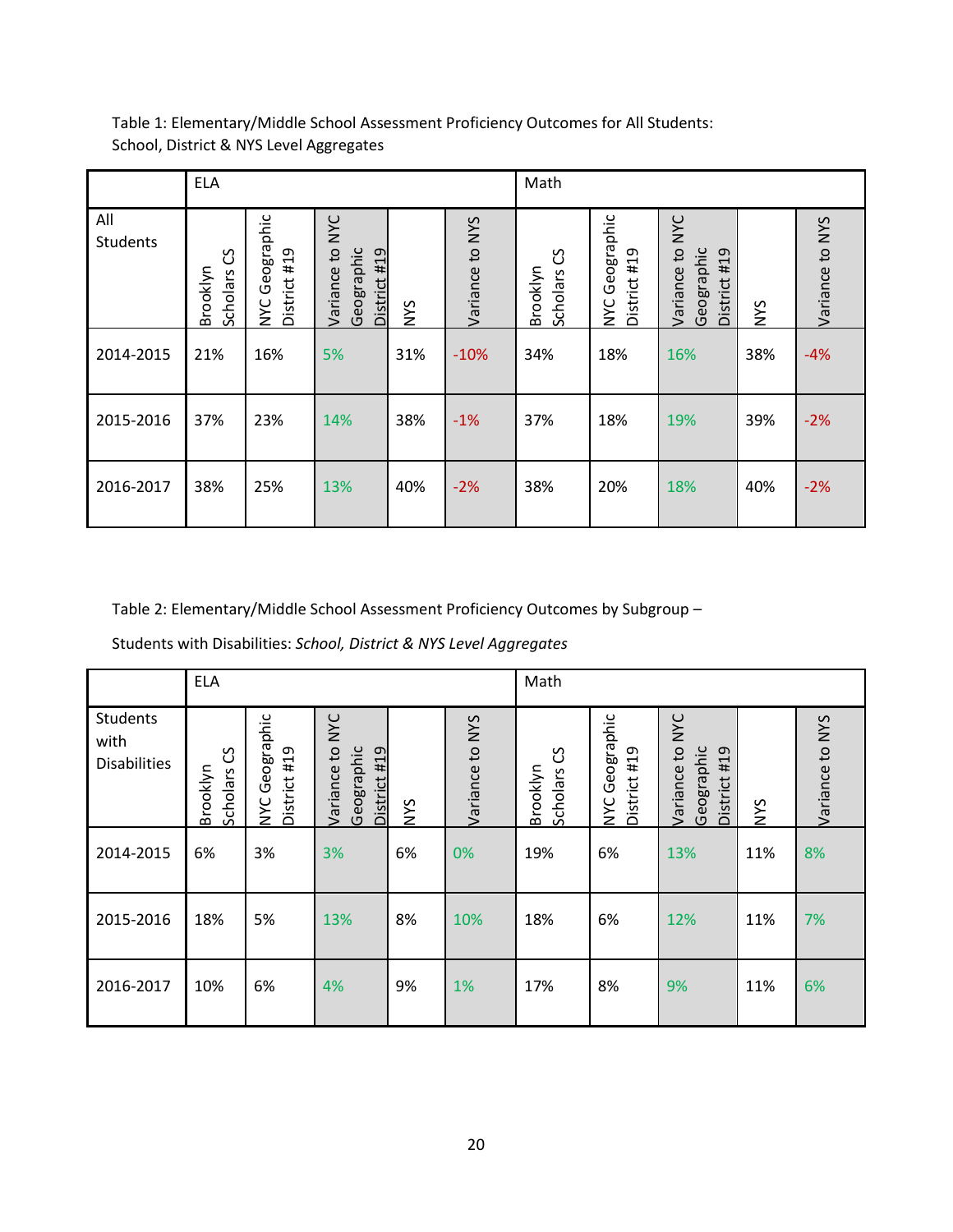|                                 | <b>ELA</b>                |                                          |                                                                      |     |                          | Math                        |                                |                                                                      |            |                 |
|---------------------------------|---------------------------|------------------------------------------|----------------------------------------------------------------------|-----|--------------------------|-----------------------------|--------------------------------|----------------------------------------------------------------------|------------|-----------------|
| English<br>Language<br>Learners | უ<br>Brooklyn<br>Scholars | Geographic<br>District #19<br><b>NYC</b> | <b>NYC</b><br>$\mathbf{c}$<br>Geographic<br>District #19<br>Variance | NYS | Variance to NYS          | ပ္ပ<br>Brooklyn<br>Scholars | NYC Geographic<br>District #19 | <b>NYC</b><br>$\mathbf{c}$<br>Geographic<br>District #19<br>Variance | <b>NYS</b> | Variance to NYS |
| 2014-2015                       | $\overline{\phantom{a}}$  | 2%                                       |                                                                      | 4%  |                          |                             | 5%                             |                                                                      | 13%        |                 |
| 2015-2016                       | $\overline{\phantom{a}}$  | 3%                                       |                                                                      | 4%  | $\overline{\phantom{a}}$ |                             | 6%                             |                                                                      | 12%        |                 |
| 2016-2017                       | $\overline{\phantom{a}}$  | 5%                                       | $\overline{\phantom{a}}$                                             | 5%  | $\overline{\phantom{a}}$ |                             | 6%                             |                                                                      | 13%        |                 |

English Language Learners: *School, District & NYS Level Aggregates*

\*Data for this subgroup is suppressed due to the low number of students served.

Table 4: Elementary/Middle School Assessment Proficiency Outcomes by Subgroup –

|                               | <b>ELA</b>                     |                                          |                                                        |            |                 | Math                      |                                          |                                                         |            |                 |
|-------------------------------|--------------------------------|------------------------------------------|--------------------------------------------------------|------------|-----------------|---------------------------|------------------------------------------|---------------------------------------------------------|------------|-----------------|
| Economically<br>Disadvantaged | უ<br>ე<br>Brooklyn<br>Scholars | Geographic<br>District #19<br><b>NYC</b> | Variance to NYC<br>Geographic<br>110<br><b>Distric</b> | <b>NYS</b> | Variance to NYS | უ<br>Brooklyn<br>Scholars | Geographic<br>District #19<br><b>NYC</b> | Variance to NYC<br>Geographic<br>#19<br><b>District</b> | <b>SAN</b> | Variance to NYS |
| 2014-2015                     | 21%                            | 15%                                      | 6%                                                     | 21%        | 0%              | 30%                       | 17%                                      | 13%                                                     | 27%        | 3%              |
| 2015-2016                     | 37%                            | 21%                                      | 16%                                                    | 27%        | 10%             | 34%                       | 17%                                      | 17%                                                     | 28%        | 6%              |
| 2016-2017                     | 38%                            | 24%                                      | 14%                                                    | 29%        | 9%              | 38%                       | 19%                                      | 19%                                                     | 29%        | 9%              |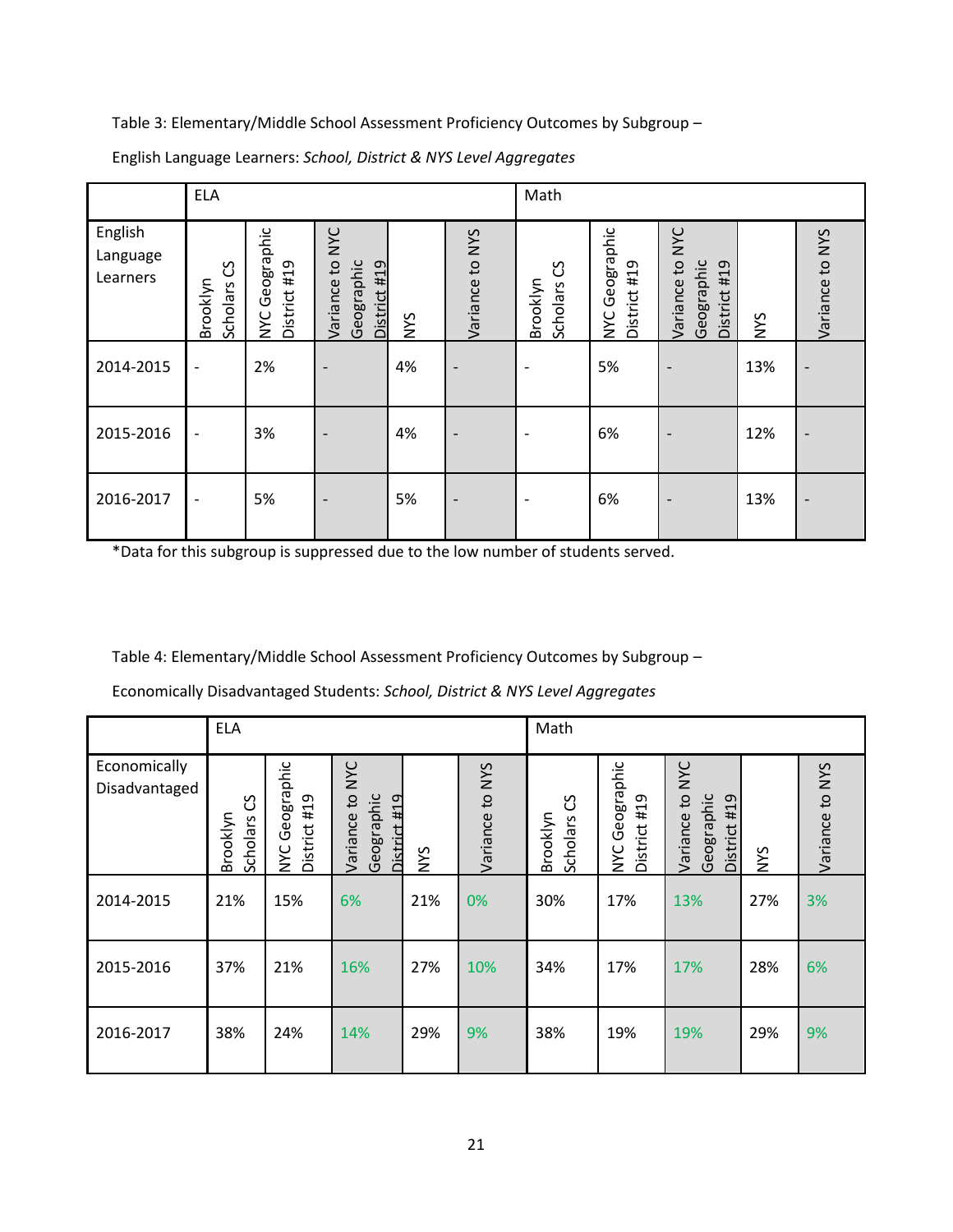|                                      | 2015-2016                          |                                |          |  |  |  |  |  |
|--------------------------------------|------------------------------------|--------------------------------|----------|--|--|--|--|--|
|                                      | Scholars <sub>CS</sub><br>Brooklyn | NYC Geographic<br>District #19 | Variance |  |  |  |  |  |
| Students with<br><b>Disabilities</b> | 11%                                | 23%                            | $-12%$   |  |  |  |  |  |
| English Language<br>Learners         |                                    | 12%                            |          |  |  |  |  |  |
| Economically<br>Disadvantaged        | 54%                                | 83%                            | $-29%$   |  |  |  |  |  |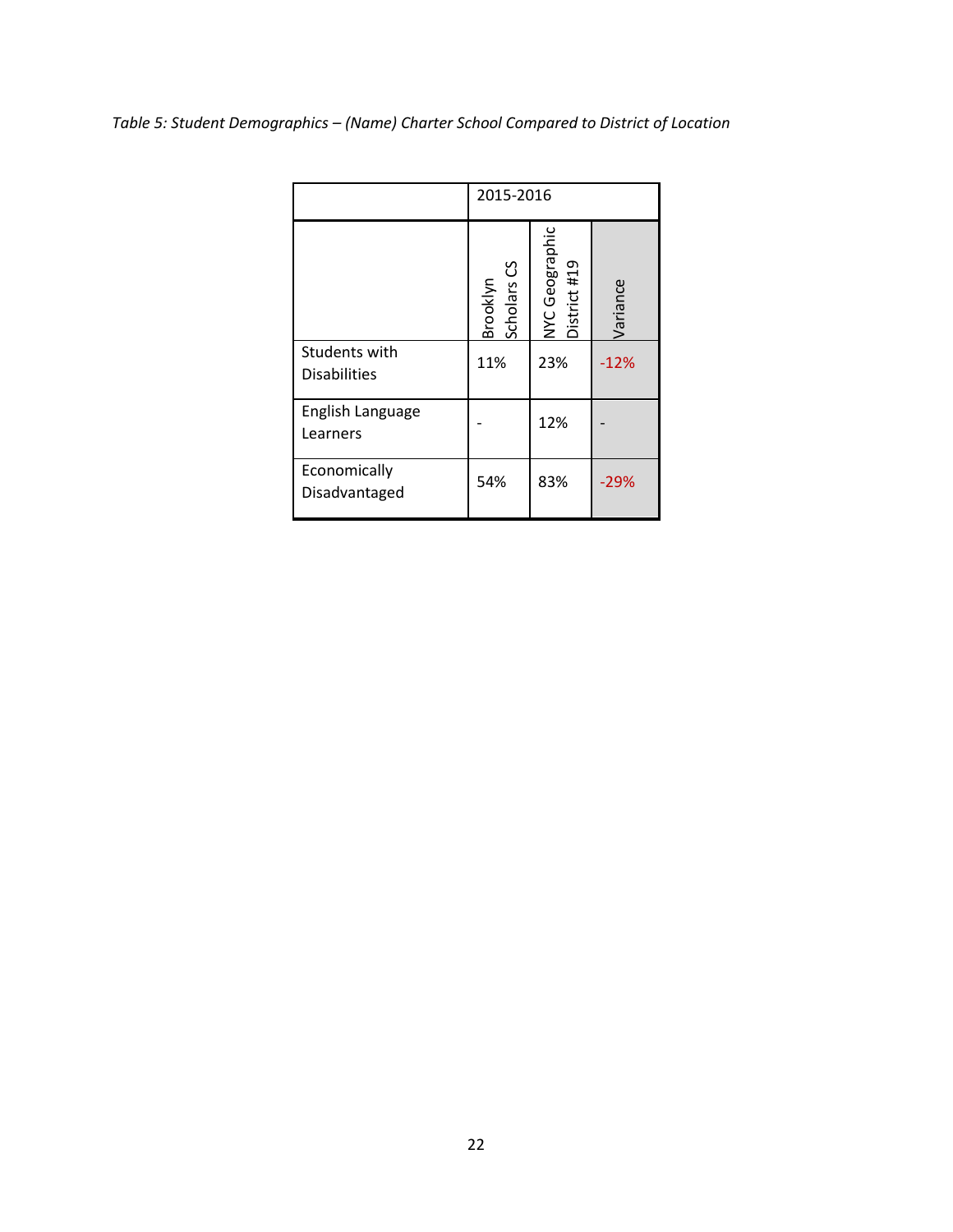| <b>Name of Charter School</b>                                    | <b>Brooklyn Dreams Charter School</b>                                                                           |  |  |  |  |
|------------------------------------------------------------------|-----------------------------------------------------------------------------------------------------------------|--|--|--|--|
| <b>Board Chair</b>                                               | Richard J. Conti                                                                                                |  |  |  |  |
| <b>District of Location</b>                                      | New York City Geographic District #22                                                                           |  |  |  |  |
| <b>Opening Date</b>                                              | 09/01/2010                                                                                                      |  |  |  |  |
| <b>Charter Terms</b>                                             | Initial Charter Term: 03/04/2010 to<br>03/04/2015<br>First Renewal: Full/Short Term<br>03/05/2015 to 07/31/2015 |  |  |  |  |
| <b>Authorized Grades/Maximum Authorized</b><br><b>Enrollment</b> | $K-8/704$                                                                                                       |  |  |  |  |
| <b>Management Company</b>                                        | National Heritage Academies, Inc.                                                                               |  |  |  |  |
| <b>Educational Partners</b>                                      | N/A                                                                                                             |  |  |  |  |
| <b>Facilities</b>                                                | 259 Parkville Avenue, Brooklyn, NY<br>11230                                                                     |  |  |  |  |

|                                            | Year 1         | Year 2       | Year 3       | Year 4       | Year 5       |  |
|--------------------------------------------|----------------|--------------|--------------|--------------|--------------|--|
|                                            | 2013 to 2014   | 2014 to 2015 | 2015 to 2016 | 2016 to 2017 | 2017 to 2018 |  |
| Grade<br>Configuration                     | Grades $K - 6$ | Grades K - 7 | Grades K - 8 | Grades K - 8 | Grades K - 8 |  |
| <b>Total Approved</b><br><b>Enrollment</b> | 496            | 574          | 704          | 704          | 704          |  |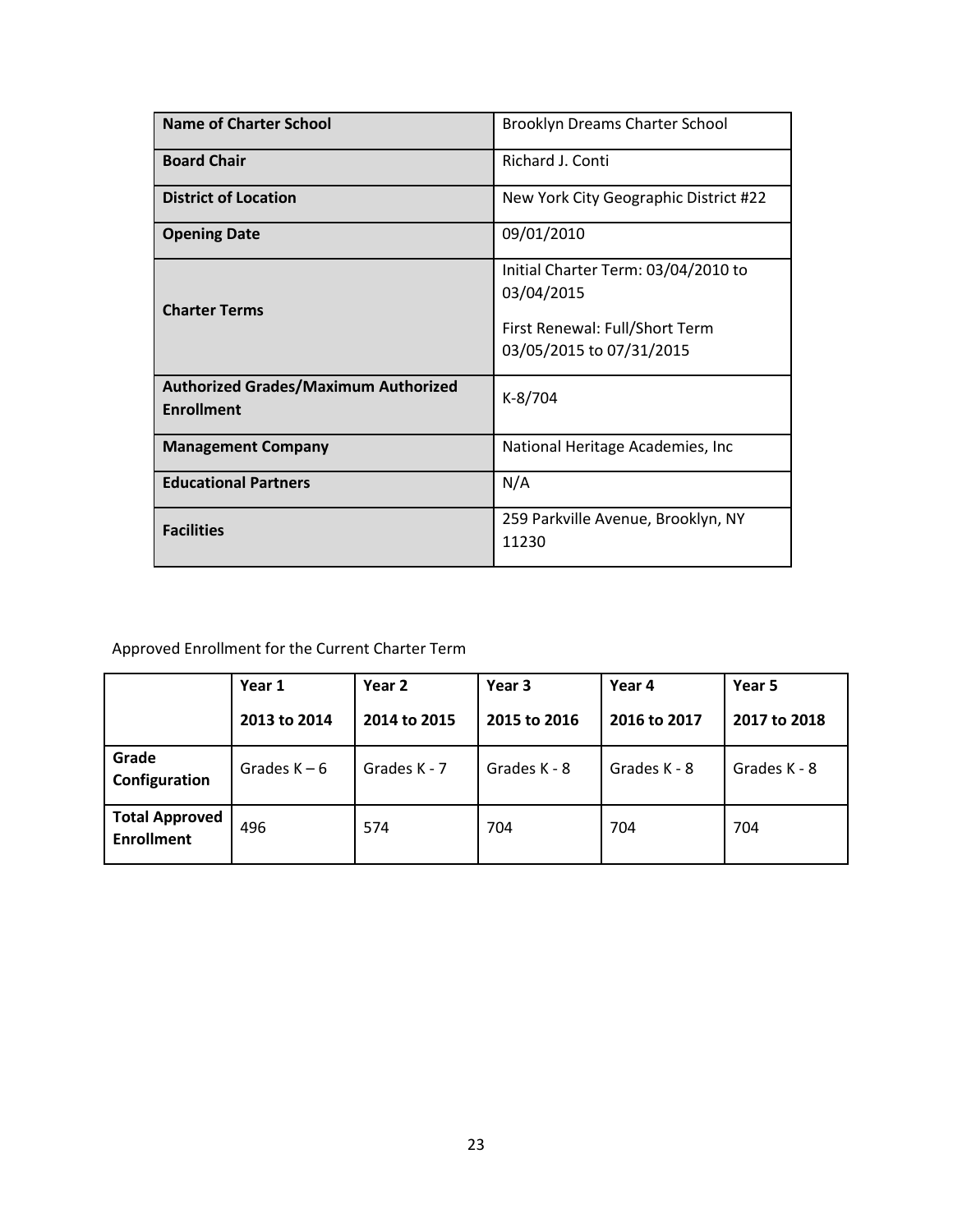| Table 1: Elementary/Middle School Assessment Proficiency Outcomes for All Students: |  |
|-------------------------------------------------------------------------------------|--|
| School, District & NYS Level Aggregates                                             |  |

|                 | <b>ELA</b>                   |                                |                                                                      |            |                    | Math                      |                                |                                                                          |            |                 |
|-----------------|------------------------------|--------------------------------|----------------------------------------------------------------------|------------|--------------------|---------------------------|--------------------------------|--------------------------------------------------------------------------|------------|-----------------|
| All<br>Students | უ<br>ე<br>Brooklyn<br>Dreams | NYC Geographic<br>District #22 | <b>NAC</b><br>$\mathbf{c}$<br>Geographic<br>District #22<br>Variance | <b>NYS</b> | to NYS<br>Variance | ပ္ပ<br>Brooklyn<br>Dreams | NYC Geographic<br>District #22 | <b>NYC</b><br>$\mathbf{c}$<br>Geographic<br>#22<br>Variance<br>District: | <b>NYS</b> | Variance to NYS |
| 2014-2015       | 25%                          | 34%                            | $-9%$                                                                | 31%        | $-6%$              | 41%                       | 41%                            | 0%                                                                       | 40%        | 1%              |
| 2015-2016       | 36%                          | 43%                            | $-7%$                                                                | 38%        | $-2%$              | 37%                       | 41%                            | $-4%$                                                                    | 39%        | $-2%$           |
| 2016-2017       | 44%                          | 45%                            | $-1%$                                                                | 40%        | 4%                 | 45%                       | 43%                            | 2%                                                                       | 40%        | 5%              |

Students with Disabilities: *School, District & NYS Level Aggregates*

|                                                | <b>ELA</b>                   |                                |                                                         |            |                 | Math                    |                                |                                                             |            |                 |
|------------------------------------------------|------------------------------|--------------------------------|---------------------------------------------------------|------------|-----------------|-------------------------|--------------------------------|-------------------------------------------------------------|------------|-----------------|
| <b>Students</b><br>with<br><b>Disabilities</b> | უ<br>ე<br>Brooklyn<br>Dreams | NYC Geographic<br>District #22 | <b>NYC</b><br>Variance to<br>Geographic<br>District #22 | <b>SAN</b> | Variance to NYS | უ<br>Brooklyn<br>Dreams | NYC Geographic<br>District #22 | <b>NYC</b><br>Variance to<br>Geographic<br>#22<br>District: | <b>SAN</b> | Variance to NYS |
| 2014-2015                                      | 8%                           | 9%                             | $-1%$                                                   | 6%         | 2%              | 11%                     | 15%                            | $-4%$                                                       | 12%        | $-1%$           |
| 2015-2016                                      | 14%                          | 12%                            | 2%                                                      | 8%         | 6%              | 14%                     | 14%                            | 0%                                                          | 12%        | 2%              |
| 2016-2017                                      | 23%                          | 13%                            | 10%                                                     | 9%         | 14%             | 20%                     | 15%                            | 5%                                                          | 13%        | 7%              |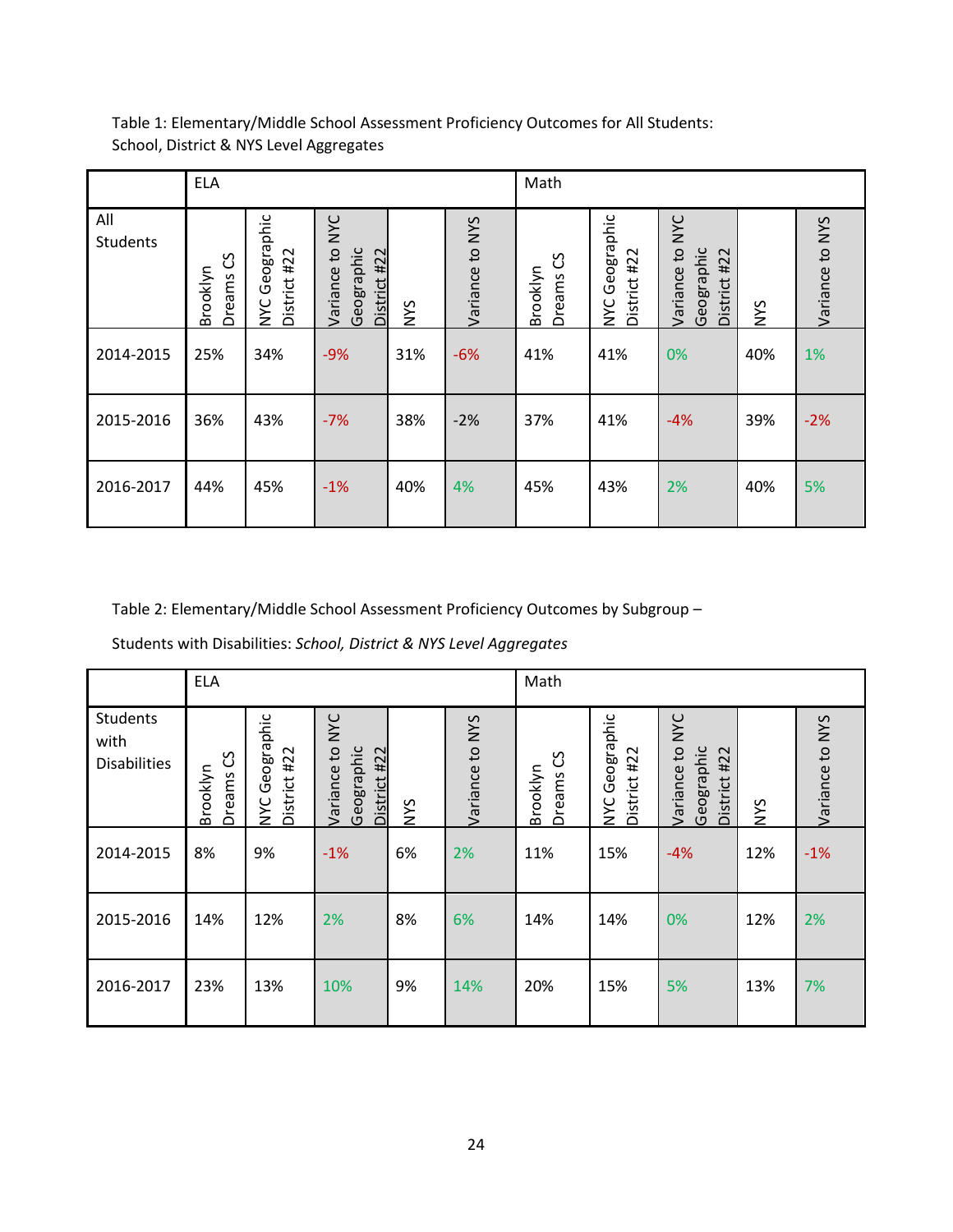|                                 | <b>ELA</b>               |                                          |                                                  |            |                 | Math                    |                                |                                                                        |            |                 |
|---------------------------------|--------------------------|------------------------------------------|--------------------------------------------------|------------|-----------------|-------------------------|--------------------------------|------------------------------------------------------------------------|------------|-----------------|
| English<br>Language<br>Learners | ပိ<br>Brooklyn<br>Dreams | Geographic<br>District #22<br><b>SAN</b> | to NYC<br>Geographic<br>District #22<br>Variance | <b>SAN</b> | Variance to NYS | უ<br>Brooklyn<br>Dreams | NYC Geographic<br>District #22 | <b>NYC</b><br>$\overline{c}$<br>Geographic<br>District #22<br>Variance | <b>SAN</b> | Variance to NYS |
| 2014-2015                       | 0%                       | 6%                                       | $-6%$                                            | 4%         | $-4%$           | 11%                     | 18%                            | $-7%$                                                                  | 13%        | $-2%$           |
| 2015-2016                       | 6%                       | 4%                                       | 2%                                               | 4%         | 2%              | 12%                     | 15%                            | $-3%$                                                                  | 12%        | 0%              |
| 2016-2017                       | 9%                       | 5%                                       | 4%                                               | 5%         | 4%              | 13%                     | 17%                            | $-4%$                                                                  | 13%        | 0%              |

English Language Learners: *School, District & NYS Level Aggregates*

Table 4: Elementary/Middle School Assessment Proficiency Outcomes by Subgroup –

|                               | <b>ELA</b>                   |                                          |                                                  |            |                 | Math                    |                                    |                                                         |     |                 |
|-------------------------------|------------------------------|------------------------------------------|--------------------------------------------------|------------|-----------------|-------------------------|------------------------------------|---------------------------------------------------------|-----|-----------------|
| Economically<br>Disadvantaged | უ<br>ე<br>Brooklyn<br>Dreams | Geographic<br>District #22<br><b>NYC</b> | Variance to NYC<br>Geographic<br>422<br>District | <b>SAN</b> | Variance to NYS | უ<br>Brooklyn<br>Dreams | Geographic<br>District #22<br>NYC. | Variance to NYC<br>Geographic<br>#22<br><b>District</b> | NYS | Variance to NYS |
| 2014-2015                     | 23%                          | 29%                                      | $-6%$                                            | 20%        | 3%              | 41%                     | 36%                                | 5%                                                      | 29% | 12%             |
| 2015-2016                     | 34%                          | 38%                                      | $-4%$                                            | 27%        | 7%              | 36%                     | 35%                                | 1%                                                      | 28% | 8%              |
| 2016-2017                     | 37%                          | 38%                                      | $-1%$                                            | 29%        | 8%              | 41%                     | 37%                                | 4%                                                      | 29% | 12%             |